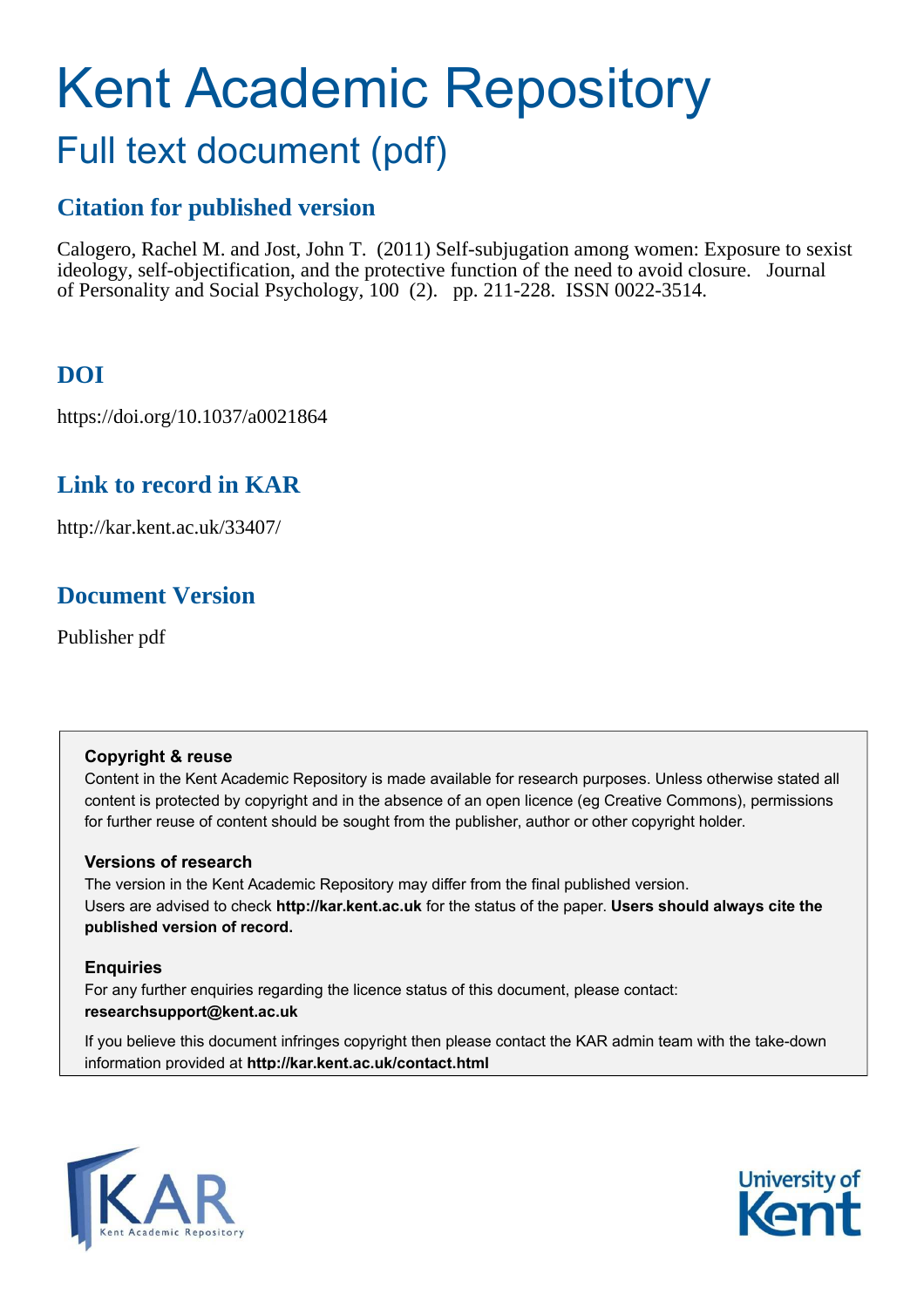## Self-Subjugation Among Women: Exposure to Sexist Ideology, Self-Objectification, and the Protective Function of the Need to Avoid Closure

Rachel M. Calogero University of Kent and Virginia Wesleyan College

John T. Jost New York University

Despite extensive evidence confirming the negative consequences of self-objectification, direct experimental evidence concerning its environmental antecedents is scarce. Incidental exposure to sexist cues was employed in 3 experiments to investigate its effect on self-objectification variables. Consistent with system justification theory, exposure to benevolent and complementary forms of sexism, but not hostile or no sexism, increased state self-objectification, self-surveillance, and body shame among women but not men in Experiment 1. In Experiment 2, we replicated these effects and demonstrated that they are specific to self-objectification and not due to a more general self-focus. In addition, following exposure to benevolent sexism only, women planned more future behaviors pertaining to appearance management than did men; this effect was mediated by self-surveillance and body shame. Experiment 3 revealed that the need to avoid closure might afford women some protection against self-objectification in the context of sexist ideology.

*Keywords:* benevolent sexism, complementary stereotypes, self-objectification, need for cognitive closure, system justification

Taught from infancy that beauty is women's sceptre, the mind shapes itself to the body, and roaming round its gilt cage, only seeks to adorn its prison. —Mary Wollstonecraft, *A Vindication of the Rights of Woman: With Strictures on Political and Moral Subjects*

Awareness of oneself as a social object is a distinct component of being human (Cooley, 1902/1964; Duval & Wicklund, 1972; James, 1890/1981, Vol. 1, Chapter 10; Mead, 1934). According to Cooley (1902/1964), "we perceive in another's mind some thought of our appearance, manners, aims, deeds, character, friends, and so on" (p. 184). Yet, scholars have also documented that taking such an external observational standpoint on the self can have significant psychological and social costs when people come to view themselves predominantly through an objectified social lens (e.g., Allport, 1954; Bartky, 1990; Deaux & Major, 1987; de Beauvoir, 1952; Fredrickson & Roberts, 1997; Gibbons, 1990; Jost & Hamilton, 2005). Of particular interest in the present research is the cultural milieu that encourages girls and women to adopt an objectified perspective on their bodies, so that eventually they

view and "treat *themselves* as objects to be looked at and evaluated" (Fredrickson & Roberts, 1997, p. 177, emphasis in original). This process is referred to as self-objectification, and it may represent yet another way in which members of disadvantaged groups internalize harmful beliefs about themselves, thereby perpetuating their own state of disadvantage (e.g., Jost, 1995; Jost, Banaji, & Nosek, 2004).

#### **The Process of Self-Objectification**

Studies have documented that girls and women are targets of sexual objectification more often than boys and men (for review see Fredrickson & Roberts, 1997). Sexual objectification is a ubiquitous phenomenon whereby women are reduced to the status of "mere instruments" insofar as sexualized evaluations of women separate a woman's body, body parts, and sexual functions from her personal identity and mental life (Bartky, 1990; Kaschak, 1992). The sexualized way in which women's bodies are evaluated within Westernized cultural contexts has both personal and political implications for women's lives. According to objectification theory (Fredrickson & Roberts, 1997), regular encounters of sexual objectification coax women into taking a third-person (e.g., "How do I look?") versus first-person (e.g., "How do I feel?") self-perspective, such that they come to view themselves through this objectified social lens (self-objectification). The chronic selfsurveillance that accompanies this self-perspective reflects the extent to which women come to "police" or monitor their physical appearance from such an external observational standpoint (Berger, 1972; de Beauvoir, 1952; McKinley & Hyde, 1996).

More than a decade of research on objectification theory has documented the significant costs of self-objectification to women's subjective well-being (Breines, Crocker, & Garcia, 2008; Mercurio & Landry, 2008) and cognitive performance (Fredrickson, Roberts, Noll, Quinn, & Twenge, 1998; Quinn, Kallen,

This article was published Online First December 27, 2010.

Rachel M. Calogero, School of Psychology, University of Kent, Canterbury, England, and Department of Psychology, Virginia Wesleyan College; John T. Jost, Department of Psychology, New York University.

Parts of this research were based on data from Rachel M. Calogero's doctoral dissertation. This research was presented at the Society for Personality and Social Psychology Political Psychology Preconference, in February 2010. The preparation of this article was supported by an Economic and Social Research Council postdoctoral fellowship grant to Rachel M. Calogero.

Correspondence concerning this article should be addressed to Rachel M. Calogero, who is now at Department of Psychology, Virginia Wesleyan College, 1584 Wesleyan Drive, Norfolk, VA 23502. E-mail: rcalogero@vwc.edu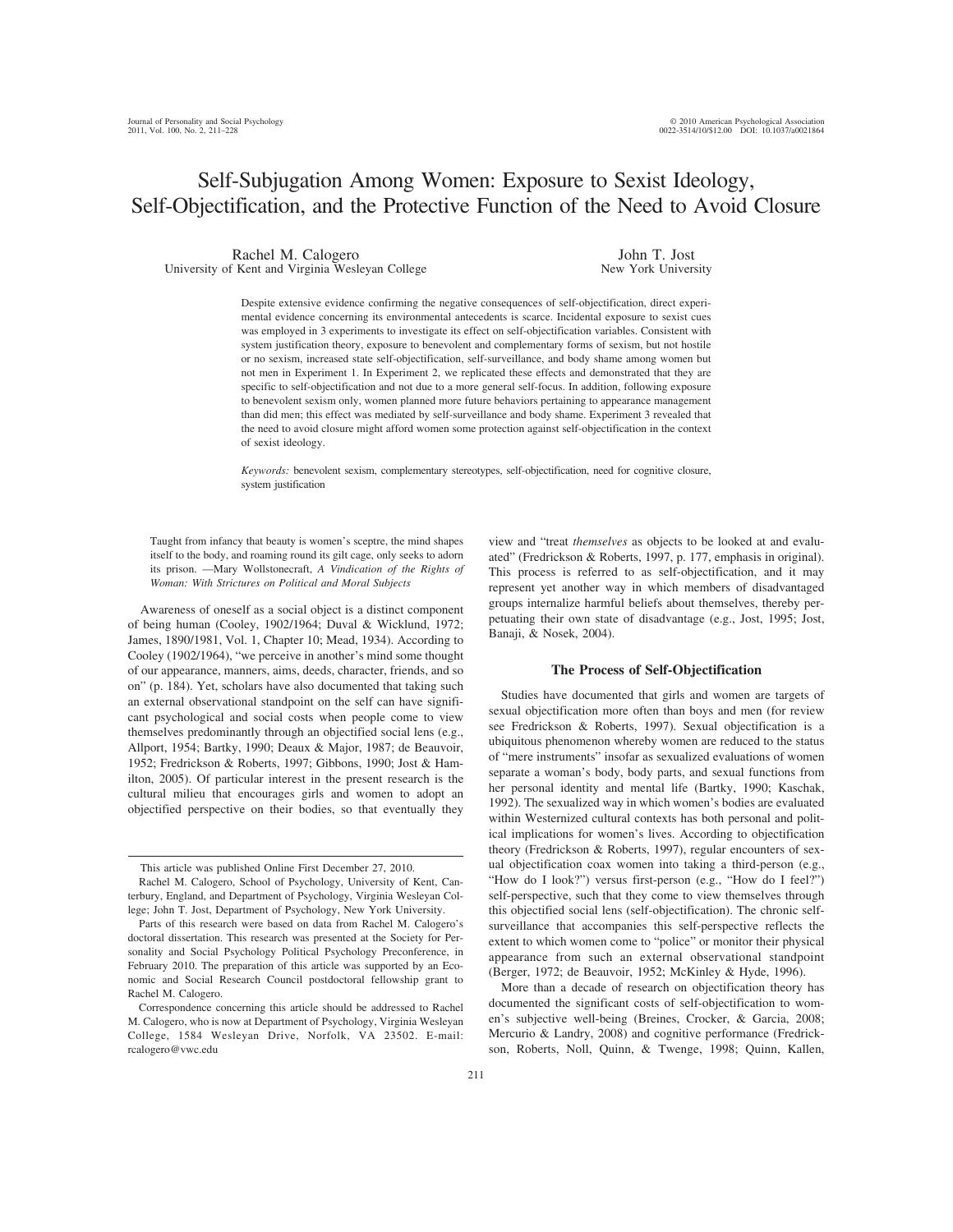Twenge, & Fredrickson, 2006). It is also associated with greater fear and perceived risk of rape (Fairchild & Rudman, 2008), greater hostility toward other women (Loya, Cowan, & Walters, 2006), greater likelihood of self-harm (Muehlenkamp, Swanson, & Brausch, 2005), stronger endorsement of cosmetic surgery (Calogero, Pina, Park, & Rahemtulla, 2010), and a disproportionately higher rate of mental health risks, including depression (Grabe, Hyde, & Lindberg, 2007; Tiggemann & Kuring, 2004), disordered eating (Calogero, Davis, & Thompson, 2005; Tylka & Hill, 2004), and sexual dysfunction (Calogero & Thompson, 2009; Steer & Tiggemann, 2008). In particular, researchers have consistently identified body shame as a negative emotional consequence of self-objectification (Fredrickson & Roberts, 1997; McKinley & Hyde, 1996; Moradi & Huang, 2008)—and body shame mediates the deleterious effects of self-objectification on well-being and mental health (Calogero, 2009; Noll & Fredrickson, 1998; Quinn, Kallen, & Cathey, 2006; Tiggemann & Slater, 2001).

Previous research has implicated several specific situational antecedents of self-objectification among women. These include exposure to appearance-related commentary (Calogero, Herbozo, & Thompson, 2009) and "fat talk" (Gapinski, Brownell, & LaFrance, 2003); interpersonal experiences of sexual objectification (Kozee, Tylka, Augustus-Horvath, & Denchik, 2007) and stranger harassment (Fairchild & Rudman, 2008); environmental exposure to appearance cues (e.g., appearance-related words, Roberts & Gettman, 2004; bathroom scale, full-length mirrors, Tiggemann & Boundy, 2008) and mass media (Calogero et al., 2005; Harper & Tiggemann, 2008); and merely anticipating a future interaction with a male peer (Calogero, 2004). This research situates the experience of self-objectification within the context of specific interpersonal or media encounters, but it does not address the ideological concomitants of self-objectification, nor does it consider the possibility that self-objectification is part of a broader pattern of system-justifying (as opposed to system-challenging) behavior.

In the present research, we investigate the possibility that selfobjectification might be activated by broader environmental antecedents that convey information about culturally prescribed gender roles and behaviors—without focusing on appearance. Specifically, we propose that reminders of culturally prevalent sexist ideologies should increase women's self-objectification, insofar as these ideologies justify the status of gender relations in society and coax and flatter women into conforming to traditional gender roles (Glick & Fiske, 2001; Jackman, 1994; Jost & Kay, 2005). Yet, as illustrated above, adopting an objectified self-perspective is detrimental to women both individually and collectively. We argue, therefore, that a system justification perspective is useful for explaining why women would self-objectify as a function of exposure to sexist ideology, "even at the expense of personal and group interest" (Jost & Banaji, 1994, p. 2).

According to system justification theory (Jost & Banaji, 1994; Jost, Banaji, & Nosek, 2004), dominant ideologies that justify group inequality can affect the attitudes and behaviors of disadvantaged group members in ways that lead them to accept and preserve the status quo. Self-objectification might be seen as a manifestation of sexist ideologies that preserve the gender status quo by directing women's attention toward appearance management at the expense of other life domains. This is a stronger test of objectification theory, insofar as it suggests that selfobjectification does not stem merely from appearance evaluations, but that self-objectification is actually situated within a more extensive ideological network that justifies and maintains gender inequality by encouraging women's active participation in upholding the prevailing social norms that perpetuate their disadvantaged status (Bem & Bem, 1970; Glick & Fiske, 2001; Jost & Kay, 2005). The primary aim of this article is to report new experimental evidence demonstrating that exposure to pervasive types of sexist ideologies directly increases self-objectification and appearance management among women but not men.

#### **Sexism as Environmental Antecedent of Self-Objectification**

Sexism is an insidious component of women's everyday social environments. According to an investigation of sexism using a daily diary methodology, women experience significantly more sexism than do men, reporting at least one to two sexist incidents per week (Swim, Hyers, Cohen, & Ferguson, 2001). These incidents include expressions of traditional gender role stereotypes ("You're a woman, so fold my laundry"), demeaning comments ("Yo bitch, get me some beer"), and sexual objectification ("Forget the belt, look at her rack"). These incidents are by no means exclusive to university settings. As illustrated in Nirmal Puwar's (2004) interviews with female members of the British Parliament, women's continued legitimacy within the legislature requires them to suffer constant sexist remarks and to chronically monitor their appearance to convey the right amount of femininity—all of which makes it difficult to be effective in government.

Although sexism occurs in a variety of ways, hostile and benevolent sexism represent two well-known forms (Glick & Fiske, 1996, 2001). Hostile sexism refers to an openly antagonistic attitude toward women, whereas benevolent sexism refers to a subjectively positive orientation toward women that casts "women as wonderful but fragile creatures who ought to be protected and provided for by men" (Glick et al., 2004, p. 715; see also Eagly, Mladinic, & Otto, 1991). Both types of sexism convey information about the division of structural power between the sexes by portraying women as weaker than men and more suitable for traditional domestic roles. However, benevolent sexism serves a palliative, system-justifying function in that it makes women feel better about their disadvantaged situation (see Jost & Hunyady, 2002; Jost & Kay, 2005). Researchers have suggested that the "velvet glove" approach exemplified by benevolent sexism is more insidious and effective than the "iron hand" of hostile sexism because women are less likely to recognize or challenge it (Jackman, 1994; see also Barreto & Ellmers, 2005). As a result, many women unwittingly participate in the perpetuation of benevolent sexism by striving to attain traditionally feminine qualities (Glick & Fiske, 1996; Kilianski & Rudman, 1998)—thereby collaborating in the maintenance of the current system of gender relations.

A body of research has accumulated to implicate benevolent sexism in the subjugation (and self-subjugation) of women (Abrams, Viki, Masser, & Bohner, 2003; Glick, Sakalli-Ugurlu, Ferreira, & Souza, 2002; Jost & Kay, 2005; Lau, Kay, & Spencer, 2008; Napier, Thorisdottir, & Jost, 2010; Pryor, Geidd, & Williams, 1995; Sibley, Overall, & Duckitt, 2007; Viki & Abrams, 2002). Experiments have revealed that benevolently sexist remarks undermine women's cognitive performance by increasing self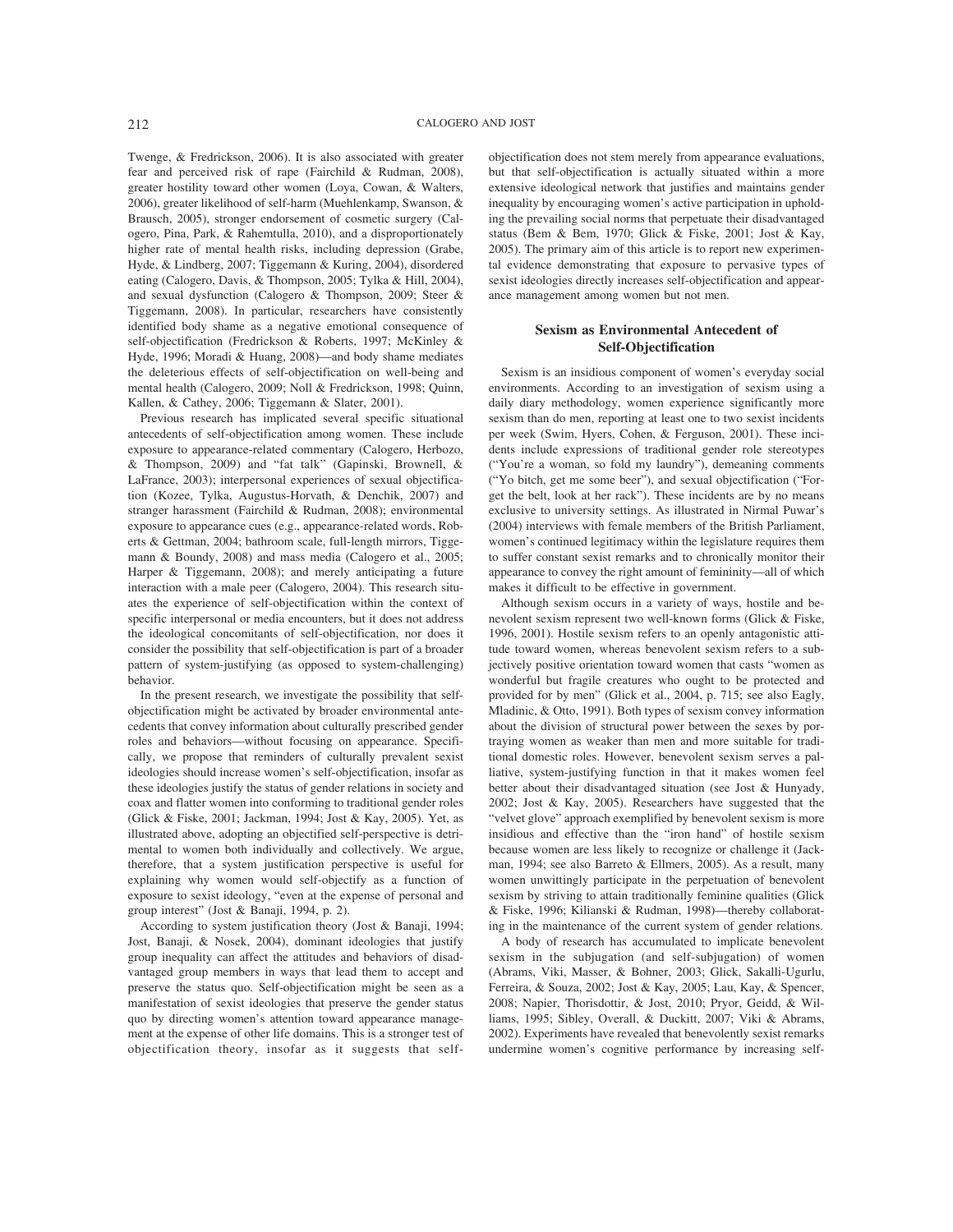doubt and worry (Dardenne, Dumont, & Bollier, 2007). Other studies have found that the mere suggestion of sexism can impair women's cognitive performance (Adams, Garcia, Purdie-Vaughns, & Steele, 2006). Building on this prior work, we propose that benevolent sexism may also have deleterious consequences for women's self-body relations. That is, because benevolent sexism praises women for their warmth and purity but simultaneously implies that they are inferior to men and dependent upon them for protection, women may direct their attention to areas that bring them the most immediate social rewards and validation to counteract the implications of incompetence and vulnerability.

In particular, the value assigned to women's physical beauty is linked to tangible social rewards for women (Davis, 1990; Eagly, Ashmore, Makhijani, & Longo, 1991; Fiske, Bersoff, Borgida, Deaux, & Heilman, 1991). Both women and men associate women's attractiveness with a variety of rewarding life outcomes (Dellinger & Williams, 1997; Dion, Berscheid, & Walster, 1972; Engeln-Maddox, 2006; Evans, 2003), underscoring the assertion that physical attractiveness functions as a form of currency for women (Fredrickson & Roberts, 1997; Unger, 1979). Although directing attention to appearance domains and away from competence domains thwarts women's self-determination (Breines, Crocker, & Garcia, 2008) and reinforces their disadvantaged status in the social hierarchy relative to men (Eagly, 1987; Glick, Diebold, Bailey-Werner, & Zhu, 1997; Jackman, 1994; Jost & Kay, 2005; cf., Jost, Pelham, & Carvallo, 2002; Prentice & Carranza, 2002), women place more importance on appearance than men, and they engage in more appearance management to conform to beauty ideals (Dion, Dion, & Keelan, 1990).

We submit that benevolently sexist ideology may serve a dual function of legitimizing gender inequality and eliciting gendered behavior by increasing women's self-objectification and appearance management. This line of reasoning is consistent with Glick and Fiske's (2001) argument that sexist ideologies "represent a system of rewards and punishments that provide incentive for women to remain in conventional gender roles" (p. 116), thereby encouraging them to attain success only in distinctly feminine domains (Eagly & Steffen, 1984; Jackman, 1994). Correlational evidence for this proposition exists: Greater endorsement of benevolent sexism on the part of women has been associated with more appearance-related beliefs and behaviors, such as cosmetic use (Forbes, Doroszewicz, Card, & Adams-Curtis, 2004; Franzoi, 2001) and greater internalization of the thin ideal (Forbes, Collinsworth, Jobe, Braun, & Wise, 2007). Thus, women may engage in self-objectification following exposure to benevolent sexism as an indirect way of bringing themselves into line with socially valued feminine ideals.

#### **Benevolent and Complementary Expressions of Sexism**

Although hostile and benevolent sexism are different in their evaluative implications for women, they share some common assumptions about women's inferiority (Glick & Fiske, 1996, 2001). For that reason, exposure to one type of sexism versus another should serve as a relatively unambiguous reminder of culturally prevalent sexism. However, because hostile sexism is more easily identified and rejected, we expected women's selfobjectification to increase following exposure to benevolent sexism but not to hostile sexism alone.

Drawing on prior work on complementary stereotypes (Bem, & Bem, 1970; Glick & Fiske, 2001; Jost & Kay, 2005; Kay & Jost, 2003), we also hypothesized that women's self-objectification would increase following exposure to complementary sexist content (i.e., a combination of the two types of sexist beliefs). According to system justification theory, complementary stereotypical representations "depict low- and high-status groups as possessing their own unique strengths and weaknesses (or benefits and burdens)," communicating the sense that "no one groups has it all" and that "every group has something going for it" (Kay et al., 2007, p. 313). In this way, complementary stereotypes rationalize inequality among social groups (see also Napier et al., 2010).

From a system justification perspective, the combination of hostile and benevolent sexism is a potent ideological force that should function as insidiously as benevolent sexism when it comes to women's self-objectification. Complementary (or perhaps complimentary) sexism reminds people of the reasons why women are both "revered and reviled"—characterizing them as socially valued but also burdensome. By reframing traditional gender roles and the division of labor within the family as a reflection of women's and men's inherent strengths and weaknesses, gender differences in society appear more legitimate, fair, natural, and balanced (Jost & Kay, 2005; Kay et al., 2007). In a series of studies, Jost and Kay found that simply reminding individuals of benevolent and complementary (i.e., a combination of hostile and benevolent) sexist beliefs increased women's (but not men's) support for traditional gender arrangements and the social system as a whole. Exposure to purely hostile beliefs and assignment to a nonsexist control condition did not bring about these effects. We build on this prior research by investigating the connection between those system-justifying ideologies that preserve gender inequality and women's behavioral support for the status quo, in this case, self-objectification.

To the extent that encounters with benevolent and complementary sexism make favorable portrayals of women in traditional gender roles more cognitively accessible, we predicted that women would report more self-objectification than would men when these ideologies are made salient. We examined three specific outcomes that characterize self-objectification (Calogero, 2010; Fredrickson et al., 1998; McKinley & Hyde, 1996). Specifically, in response to benevolent and complementary sexism, we expected that women would value observable appearance-based attributes more highly than competence-based attributes (i.e., self-objectification), engage in more vigilant body monitoring (i.e., self-surveillance), and experience more shame about their appearance (i.e., body shame), in comparison with men. While these self-perceptions would not seem to benefit individual women or women as a group, these self-perceptions do serve a system-justifying function insofar as they rationalize the structure of gender relations and reinforce culturally prescribed gender roles (Jost & Kay, 2005).

#### **Need to Avoid Closure as a Buffer Against the Effects of Sexism**

As well as testing the critical effect of benevolent and complementary forms of sexism on women's self-objectification, we were interested in whether individual differences in how people generally respond to ideological content would moderate this effect.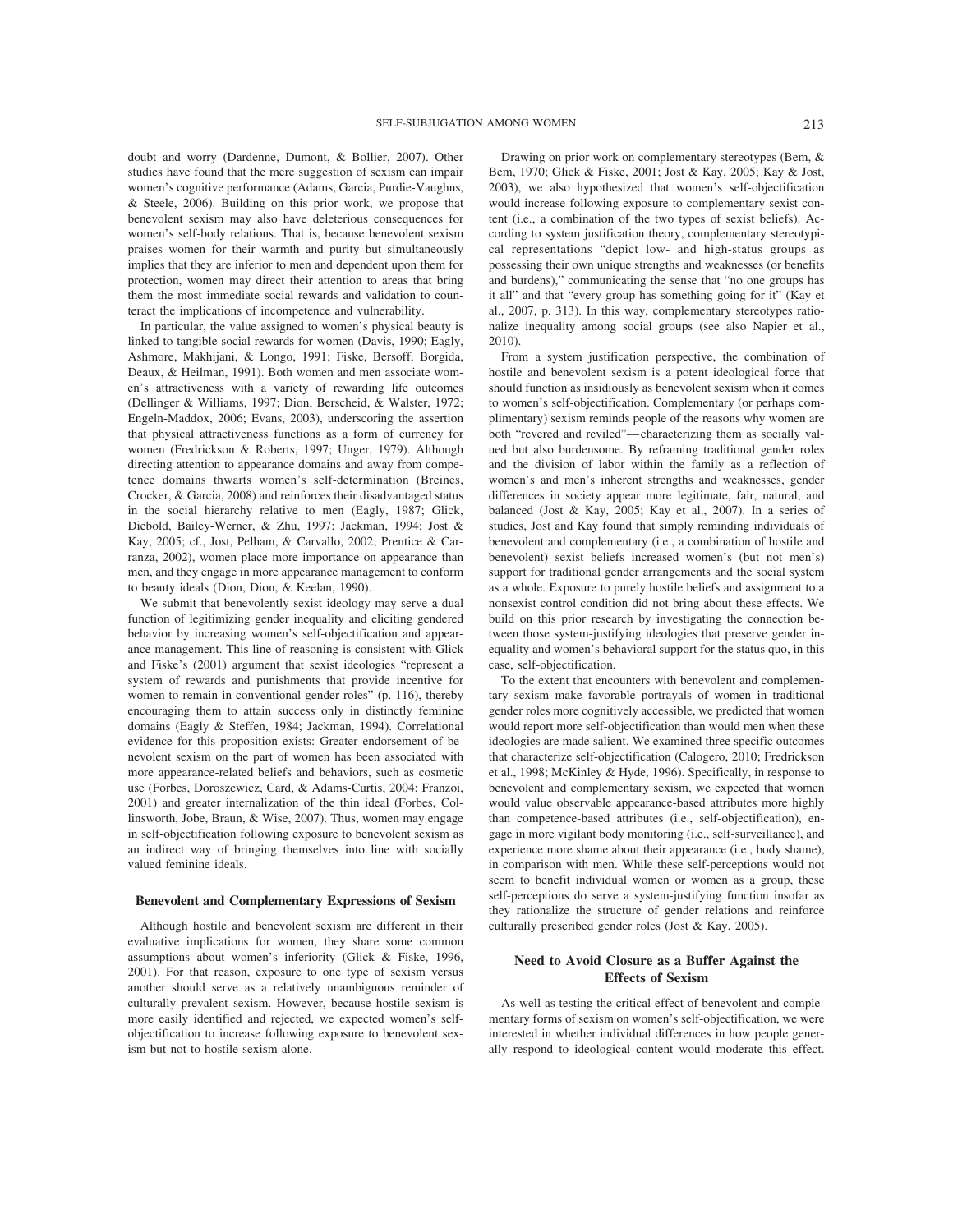According to Kruglanski's (1989, 2006) lay epistemic theory, needs to avoid or attain cognitive closure are fairly fundamental epistemic motives that underlie how people approach and process information they encounter in the social world (e.g., Saroglou & Dupuis, 2006). Individual differences on a bipolar need for cognitive closure (NfCC) dimension reflect dispositional variability in epistemic motivation, so that one pole captures the motivation to avoid cognitive closure (lower NfCC) and the other captures the motivation to attain cognitive closure (higher NfCC).

People who score low on Webster and Kruglanski's (1994) NfCC scale are open to prolonging uncertainty, engage in more deliberative decision-making and flexibility of thought, and exhibit a higher tolerance for ambiguity and nonconformity. By contrast, people who score high on NfCC generally prefer predictability and quick decision-making; they exhibit rigidity of thought and a greater preference for conformity (Kruglanski & Webster, 1996). Such motivational tendencies to avoid or attain closure influence the ways in which people interpret and respond to information in their social environments and even whether they tend to anchor on (and perpetuate) the status quo (e.g., cognitive conservatism) or question and criticize it (e.g., Jost, Kruglanski, & Simon, 1999).

Consistent with these motivational tendencies, the need to avoid cognitive closure is associated with less reliance on stereotypical information to render decisions and social judgments (Dijksterhuis, van Knippenberg, Kruglanski, & Schaper, 1996; Ford & Kruglanski, 1996), less consensus-seeking and decreased support for conventional social norms (De Grada, Kruglanski, Mannetti, & Pierro, 1999; Fu et al., 2007; Jost et al., 1999), and more autonomy, self-direction, and openness to change (Calogero, Bardi, & Sutton, 2009; Mannetti, Pierro, & Kruglanski, 2007). Moreover, prior work suggests a reasonably strong connection between cognitive conservatism and political conservatism (Jost, Glaser, Kruglanski, & Sulloway, 2003), as predicted by system justification theory (Jost & Banaji, 1994; Jost, Nosek, & Gosling, 2008). Thus, studies reveal significant positive relations between NfCC and politically conservative opinions (Jost et al., 1999, 2003), social dominance orientation and right-wing authoritarianism (Van Hiel, Pandelaere, & Duriez, 2004), and the endorsement of sexist attitudes in particular (Doherty, 1998; Pek & Leong, 2003). These findings indicate that high NfCC individuals are motivated to hold enduring, traditional beliefs about authority and hierarchy and are less likely to engage in counternormative behaviors, compared with those who are lower in NfCC. To the extent that benevolent and complementary sexism are system-justifying ideologies (Glick & Fiske, 2001; Jost & Kay, 2005) and that system-justifying ideologies serve epistemic functions of reducing uncertainty and providing structure (Jost & Hunyady, 2005; Kay, Gaucher, Napier, Callan, & Laurin, 2008; Stapel & Noordewier, in press), we hypothesized that higher NfCC individuals would be most strongly influenced by exposure to benevolent and complementary sexism, and low scorers might even be protected from its effects.

We predicted, in other words, that NfCC would moderate the effect of sexist ideology on self-objectification—and that the patterns would be different for women and men. Because benevolent (and complementary) sexism is a culturally accessible systemjustifying ideology that may be rewarding to women who accept conventional stereotypes, we hypothesized that higher NfCC women would be more likely than lower NfCC women to engage in self-objectification and appearance management following exposure to such ideological content. In this way, lower NfCC individuals (or those who tend to prolong closure) might actually afford some degree of protection against environmental sexism, insofar as women who are inclined to think longer and harder (i.e., more critically) about gender inequality are less likely to follow the more typical, culturally prevalent paths of system justification and self-subjugation.

By contrast, we expected less variability in self-objectification between the sexist exposure conditions as a function of NfCC for men. However, because higher NfCC men would also tend to anchor on the status quo and follow prescriptive cultural norms, we considered the possibility that higher NfCC men would report less self-objectification in response to benevolent sexism, insofar as these appearance-related behaviors are inconsistent with the culturally prescribed norms for masculinity implicit in sexist ideology (McCreary, 1994; Mishkind, Rodin, Silberstein, & Striegel-Moore, 1986; Vandello, Bosson, Cohen, Burnaford, & Weaver, 2008). Because hostile sexism is generally attributed to overt discrimination and is less likely to be internalized by women in Western societies (Glick & Fiske, 2001; Jost & Kay, 2005; cf. Napier et al., 2010), we did not expect NfCC to moderate women's or men's responses to hostile sexism.

#### **Overview of Research**

In three experiments, we exposed participants to sexist ideologies and measured the effect on self-objectification and appearance management. Specifically, we hypothesized that exposure to benevolent and complementary sexism would trigger more selfobjectification, self-surveillance, and body shame among women, compared to men, whereas exposure to hostile sexism would not trigger such increases. In all three experiments, we used a proofreading task to manipulate sexism exposure by reminding participants about culturally prevalent sexist beliefs while varying the specific contents that were activated (see Jost & Kay, 2005). We then measured the impact of sexism exposure on selfobjectification and related outcomes. In Experiment 1, we tested the hypothesis that benevolent and complementary sexism would increase self-objectification, self-surveillance, and body shame among women but not men. The inclusion of a control condition with nonsexist favorable evaluations of women allowed us to examine which types of sexism increased or decreased selfobjectification. Experiment 2 tested whether the effect of sexism exposure on self-surveillance and body shame may carry over to more general types of self-focus, such as public self-consciousness or self-esteem. Experiment 2 also tested whether sexism exposure would increase women's intentions to engage in appearancemanagement behaviors over the next week and whether experiences of self-surveillance and body shame would mediate the effect of sexism exposure on such intentions. Finally, Experiment 3 investigated the buffering role of the need to avoid cognitive closure on women's (vs. men's) self-objectification after sexism exposure.

#### **Experiment 1**

#### **Method**

**Participants and procedure.** A total of 200 Englishspeaking participants (100 men and 100 women) from a southeast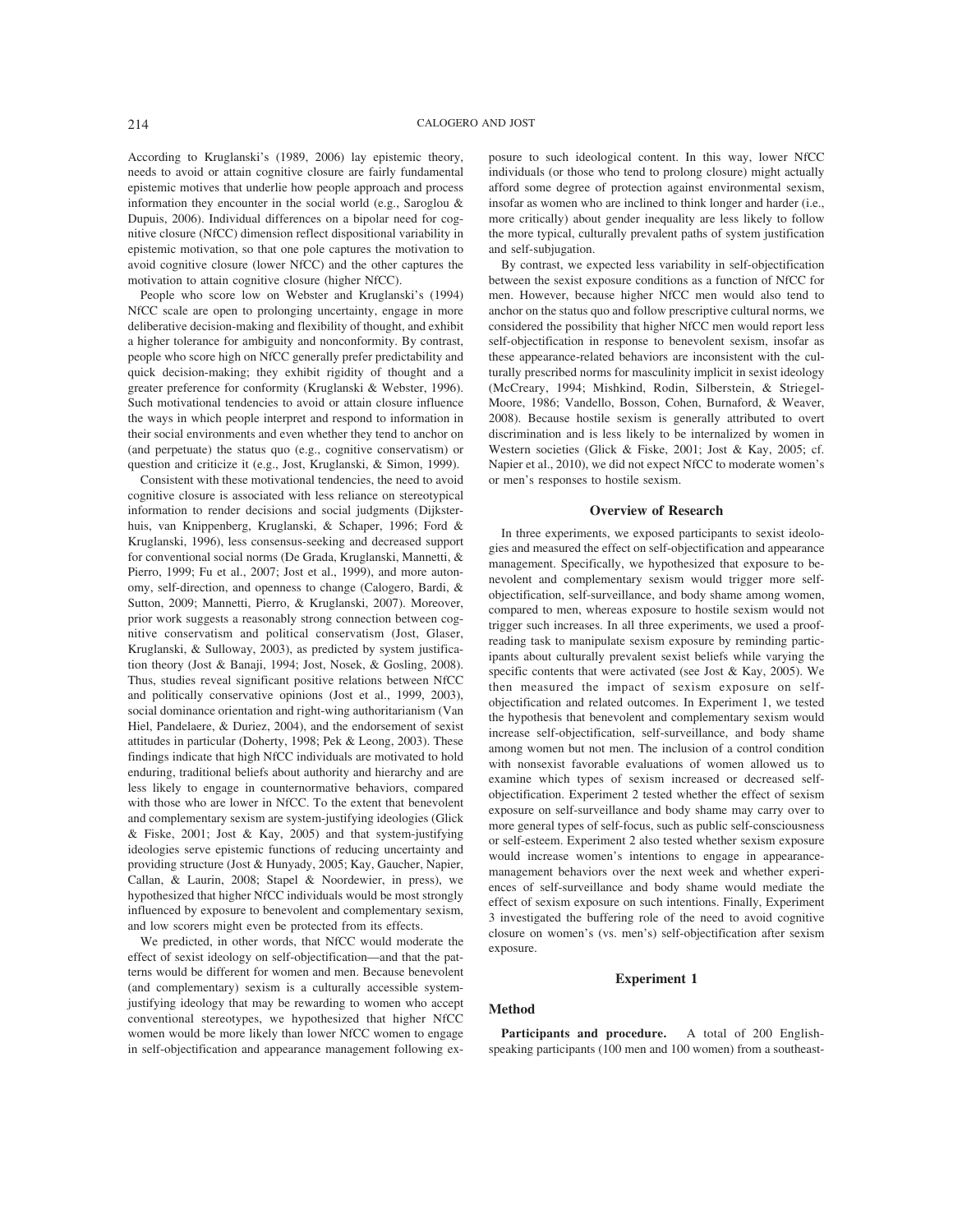ern British university were recruited through advertisements on campus and the psychology department website. All of the participants were undergraduate students, with 39.29% in their first year and 60.71% in their second year. Mean age of participants was 20.38 years  $(SD = 1.22)$ . The majority of the participants identified as British (94.8%), and the rest of the sample identified as Nigerian (5.1%). Participants received either course credit or £3 (U.S.\$5) for participation.

Female experimenters conducted all of the sessions with 2 to 5 participants who were individually seated at desks positioned in different locations around the room to ensure privacy. Once seated, participants faced a wall and therefore could not see (or be seen by) other participants in the room. All of the materials and measures were administered by paper-and-pencil. Informed consent was obtained from all participants before they began the study.

In order to minimize participants' knowledge about the research hypotheses, we presented the experiment as two separate studies (e.g., Higgins, Rholes, & Jones, 1977). Adapting procedures used by Jost and Kay (2005), participants were first asked to perform a two-part proofreading task, ostensibly to develop items for a new attitude scale. We asked participants to first read and respond to a set of four items that were presented to them in written format. We then asked participants to read each of the items again, but this time to carefully evaluate each statement for clarity and grammar. After the proofreading task, we asked participants to complete a set of questions from the personal well-being section of an ostensibly larger study about college student health. This final set of questionnaires included the relevant dependent measures. When this set of questionnaires was completed, we fully debriefed participants and thanked them for their participation.

**Manipulation of sexism exposure.** Under the guise of the proofreading task, participants were randomly assigned to read one of four possible sets of statements that were intended to remind them about culturally prevalent sexist ideologies while controlling the specific sexist content that was activated. The four sets of stimuli represented one of four types of sexist ideology: benevolent sexism, hostile sexism, a combination of benevolent and hostile sexism (complementary sexism), or no sexism. In their first view of the statements, participants indicated the extent to which they agreed with each of the four statements using a 6-point scale ranging from 0 (*strongly disagree*) to 5 (*strongly agree*). In their second view of the statements, participants indicated the extent to which each of the four statements was written clearly and without ambiguity using a 6-point scale ranging from 0 (*extremely unclear*) to 5 (*extremely clear*).

Statements that presented the benevolent and hostile beliefs were based on items from Glick and Fiske's (1996) Ambivalent Sexism Inventory. Items presented in the benevolent sexism condition included (a) "Many women have a quality of purity that few men possess," (b) "Men are incomplete without women," (c) "Women, compared to men, tend to have a superior moral sensibility," and (d) "Women should be cherished and protected by men." Items presented in the hostile sexism condition included (a) "Women are too easily offended," (b) "Most women do not fully appreciate all that men do for them," (c) "Women exaggerate problems that they have at work," and (d) "Women seek to gain power by getting control over men." We combined two items from each of these scales to present complementary sexist beliefs: (a) "Women, compared to men, tend to have a superior moral sensibility," (b) "Most women do not fully appreciate all that men do for them," (c) "Women should be cherished and protected by men," and (d) "Women seek to gain power by getting control over men." Following Jost and Kay (2005), items presented in the nonsexist control condition were worded similarly to the benevolent items and contained gender-neutral traits drawn from Hoffman and Hurst (1990): (a) "Many women have a quality of resourcefulness that few men possess," (b) "Men are less creative than women," (c) "Women tend to be more tactful than men," and (d) "Women, compared to men, tend to be more realistic."

#### **Measures**

**State self-objectification.** A modified version of the Self-Objectification Questionnaire (Noll & Fredrickson, 1998) was used to measure state self-objectification—the extent to which individuals consider five observable appearance-based attributes (i.e., physical attractiveness, weight, sex appeal, measurements, firm/sculpted muscles) to be more important than five nonobservable competence-based attributes (i.e., health, strength, energy level, physical coordination, physical fitness). Respondents were instructed to rank all 10 attributes in the order of their impact on their physical self-concept "right now*"* from "*least impact on my physical self-concept"* (rank ! 0) to "*greatest impact on my physical self-concept"* (rank  $= 9$ ). The same rank could not to be assigned to more than one attribute. Difference scores were computed by subtracting the sum of the five competence-based attributes from the sum of the five appearance-based attributes to reflect the relative emphasis given to these two dimensions. The possible range of scores was –25 to 25, with higher scores indicating greater self-objectification. Because of the initial rank ordering of the attributes, reliability is determined by correlating the sum of the appearance ranks and the sum of the competence ranks (Hill & Fischer, 2008). If respondents rank the appearance-based attributes as more important then the competence-based attributes must be ranked as less important, and therefore, a negative correlation would be expected between the two sets of attributes. In the present study, a strong negative correlation was demonstrated between appearance and competence rankings, indicating good reliability ( $r = -.88$ ).

**Self-surveillance.** The Surveillance scale of the Objectified Body Consciousness Scale (McKinley & Hyde, 1996;  $\alpha = .81$ ) was used to measure the degree to which individuals monitor their bodies as an outside observer would. Participants rated eight items from 1 (*strongly disagree*) to 7 (*strongly agree*), such as "I rarely worry about how I look to other people" (reverse scored). Mean item scores were calculated to provide an index of self-surveillance, with higher scores indicating more body monitoring.

**Body shame.** The Shame scale of the Objectified Body Consciousness Scale (McKinley & Hyde, 1996;  $\alpha = .81$ ) was used to measure the degree to which individuals feel shame about how their bodies look. Participants rated eight items from 1 (*strongly disagree*) to 7 (*strongly agree*), such as, "When I'm not the size I think I should be, I feel ashamed." Mean item scores were calculated to provide an index of body shame, with higher scores indicating more body shame.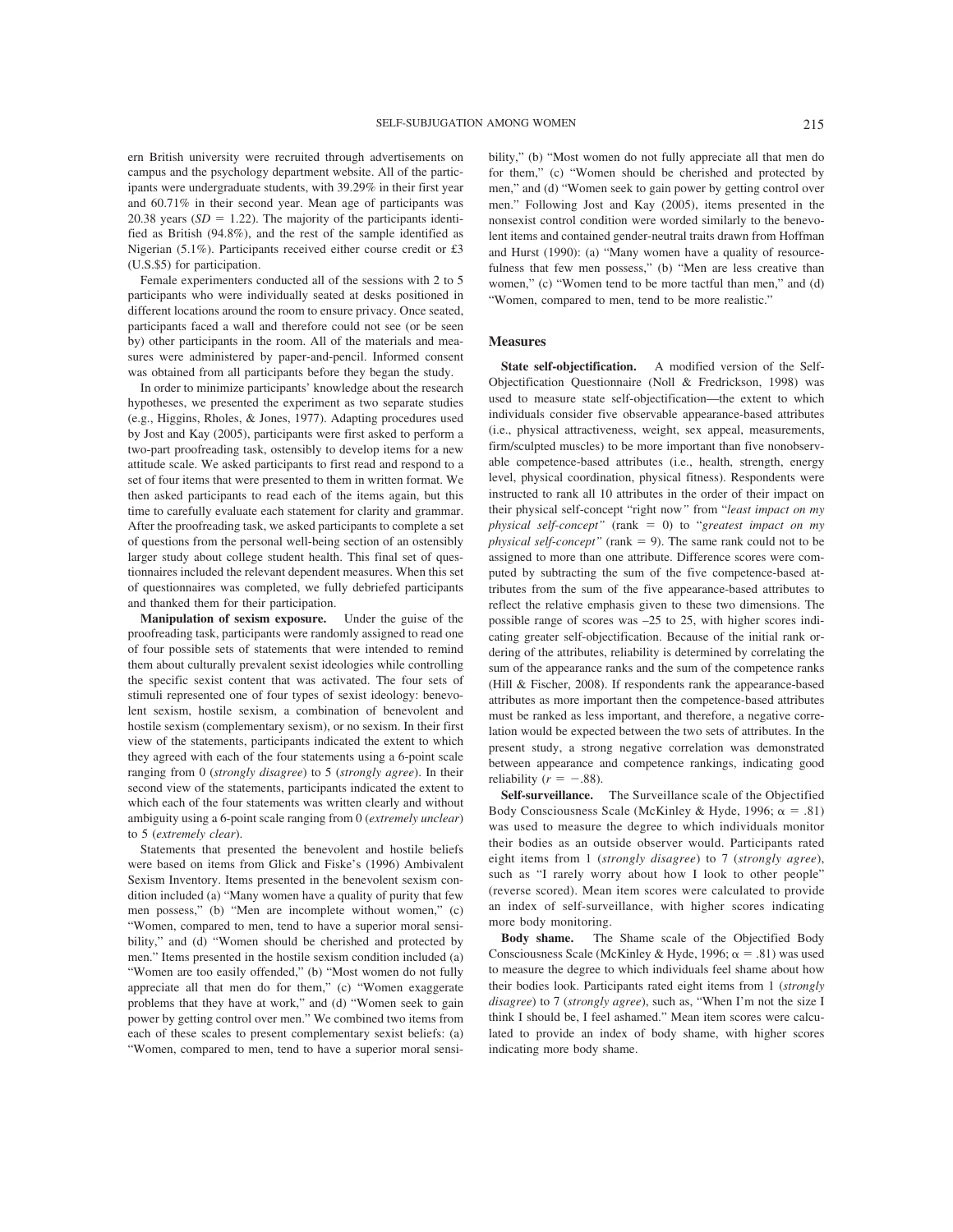#### **Results**

All dependent variables were analyzed using a two-way, fourlevel analysis of variance (ANOVA) with sexism exposure (benevolent vs. hostile vs. complementary vs. neutral) and participant sex (male vs. female) as the between-subjects variables. Follow-up *t* tests were used to determine group differences. Partial etasquared  $(\eta_p^2)$  values are reported to estimate effect size. Means and standard deviations for the dependent variables are presented in Table 1, separated by gender. A series of zero-order correlations were conducted to investigate the relations among the selfobjectification variables. For women, state self-objectification was significantly correlated with self-surveillance,  $r(98) = .45$ ,  $p <$ .001, and body shame,  $r(98) = .25$ ,  $p < .05$ ; and self-surveillance was significantly correlated with body shame,  $r(98) = .63$ ,  $p <$ .001. For men, significant, positive correlations were observed between state self-objectification and self-surveillance,  $r(98)$  = .60,  $p < .001$ , and self-surveillance and body shame,  $r(98) = .28$ ,  $p < .01$ ; however, state-self-objectification and body shame were not significantly correlated,  $r(98) = -.16$ ,  $p = .11$ .

**State self-objectification.** As expected, there was a significant effect of participant sex on state self-objectification, *F*(1, 192) = 81.46,  $p < .001$ ,  $\eta_p^2 = .30$ , such that women (*M* = 6.86,  $SD = 11.62$ ) reported higher scores than did men ( $M = -8.04$ ,  $SD = 13.59$ . Sexism exposure also exerted a significant main effect,  $F(3, 192) = 9.35, p < .001, \eta_p^2 = .13$ . Of greatest interest to the present research, however, was the interaction between participant sex and exposure to sexism,  $F(3, 192) = 4.06$ ,  $p < .01$ ,  $\eta_{\rm p}^2$  = .06. As predicted, women who were exposed to benevolent sexism exhibited more state self-objectification  $(M = 14.36)$  than did women who were exposed to hostile sexism  $(M = 1.44)$ ,  $t(48) = 6.99, p < .001, \bar{\eta}_{\rm p}^2 = .50$ , or those assigned to the no sexism control condition ( $\dot{M} = -1.72$ ),  $t(48) = 4.68$ ,  $p < .001$ ,  $\eta_{\rm p}^2 = .31$ . Also as predicted, women exposed to complementary sexism exhibited more state self-objectification ( $M = 13.36$ ) than did women exposed to hostile,  $t(48) = 8.23, p < .001, \eta_p^2 = .59,$ or no sexism,  $t(48) = 4.66$ ,  $p < .001$ ,  $\eta_p^2 = .31$ . There were no other significant differences between conditions for women: benevolent versus complementary,  $t(48) = 0.46$ ,  $p = .65$ ; hostile versus no sexism,  $t(48) = 1.05$ ,  $p = .30$ . As expected, men's state self-objectification did not significantly vary across type of sexism exposure, with *p* values ranging from .13 to .99.

Self-surveillance. As expected, there was a significant main effect of participant sex on self-surveillance,  $F(1, 192) = 30.29$ ,  $p < .001$ ,  $\eta_p^2 = .16$ , such that women (*M* = 4.57, *SD* = 1.40) exhibited higher scores than did men  $(M = 3.76, SD = 1.18)$ .

Sexism exposure also had a significant main effect,  $F(3, 192)$  = 18.85,  $p < .001$ ,  $\eta_p^2 = .29$ ; however, of greatest interest was the interaction between participant sex and type of sexism exposure,  $F(3, 192) = 19.76, p < .001, \eta_p^2 = .31$ . As hypothesized, women who were exposed to benevolent sexism reported significantly more self-surveillance  $(M = 5.85)$  than did women exposed to hostile sexism ( $M = 3.36$ ),  $t(48) = 9.64$ ,  $p < .001$ ,  $\eta_p^2 = .66$ , or no sexism ( $M = 4.05$ ),  $t(48) = 5.63$ ,  $p < .001$ ,  $\eta_p^2 = .40$ . Also as predicted, women exposed to complementary sexism reported more self-surveillance  $(M = 5.04)$  than did women exposed to hostile,  $t(48) = 6.25$ ,  $p < .001$ ,  $\eta_p^2 = .45$ , or no sexism,  $t(48) =$ 3.01,  $p < .01$ ,  $\eta_p^2 = .16$ .

Two additional findings were noteworthy. First, women who were exposed to benevolent sexism alone reported significantly more self-surveillance than did women exposed to complementary sexism,  $t(48) = 2.71$ ,  $p < .01$ ,  $\eta_p^2 = .13$ . Second, women who were exposed to hostile sexism reported less self-surveillance than did women exposed to no sexism,  $t(48) = -2.39$ ,  $p < .03$ ,  $\eta_p^2 = .11$ . As expected, men's self-surveillance did not significantly vary across the sexism exposure conditions ( *p*-values ranged from .10 to .44), with one exception: Men who were exposed to complementary sexism  $(M = 2.76)$  reported less self-surveillance than did men exposed to benevolent  $(M = 4.32)$ ,  $t(48) = -5.04$ ,  $p < .001$ ,  $m_p^2 = .35$ , hostile (*M* = 3.87),  $t(48) = -2.95, p < .01, \eta_p^2 = .15$ , or no sexism ( $M = 4.09$ ),  $t(48) = -4.08$ ,  $p < .001$ ,  $\eta_p^2 = .26$ .

**Body shame.** As expected, participant sex exerted a significant main effect on body shame,  $F(1, 192) = 173.88$ ,  $p < .001$ ,  $m_p^2 = .91$ , such that women ( $M = 3.93$ ,  $SD = 1.22$ ) reported more shame than men ( $M = 2.55$ ,  $SD = 0.43$ ). Sexism exposure exerted a significant main effect as well,  $F(3, 192) = 24.95$ ,  $p < .001$ ,  $\eta_{\rm p}^2$  = .38. Once again, the analysis yielded an interaction between participant sex and type of sexism exposure,  $F(3, 192) = 24.57$ ,  $p < .001$ ,  $\eta_p^2 = .38$ . As predicted, women who were exposed to benevolent sexism reported more body shame  $(M = 4.70)$  than did women exposed to hostile sexism ( $M = 2.99$ ),  $t(48) = 5.80$ ,  $p <$ .001,  $\eta^2 = .41$ , or no sexism (*M* = 3.08),  $t(48) = 6.87, p < .001$ ,  $\eta_{\rm p}^2$  = .50. Also as predicted, women who were exposed to complementary sexism reported more body shame ( $M = 4.95$ ) than did women exposed to hostile sexism,  $t(48) = 6.55$ ,  $p < .001$ ,  $\eta_p^2 =$ .47, or no sexism,  $t(48) = 7.75$ ,  $p < .001$ ,  $\eta_p^2 = .56$ . There were no other significant differences between conditions for women: benevolent versus complementary,  $t(48) = -0.78$ ,  $p =$ .44; hostile versus no sexism,  $t(48) = -0.50$ ,  $p = .62$ . Men's body shame did not vary significantly across type of sexism exposure, with *p* values ranging from .60 to .92.

Table 1 *Mean Scores (and Standard Deviations) for State Self-Objectification, Self-Surveillance, and Body Shame in Experiment 1*

|                      | Women           |                          |                           |                   | Men                   |                       |                       |                |  |
|----------------------|-----------------|--------------------------|---------------------------|-------------------|-----------------------|-----------------------|-----------------------|----------------|--|
| Variable             | No              | Benevolent               | Complementary             | Hostile           | No.                   | Benevolent            | Complementary         | Hostile        |  |
|                      | sexism          | sexism                   | sexism                    | sexism            | sexism                | sexism                | sexism                | sexism         |  |
| Self-objectification | $-1.72$ (14.79) | $14.36_k(8.71)$          | 13.36 <sub>b</sub> (6.57) | 1.44(3.06)        | $-8.04(13.59)$        | $-4.48(14.81)$        | $-8.80(12.77)$        | $-8.84(15.81)$ |  |
| Self-surveillance    | 4.05, (1.22)    | $5.85b$ (1.03)           | $5.04_{\circ}$ (1.09)     | $3.36_{4}$ (0.78) | 4.09(1.18)            | $4.32_{\circ} (0.51)$ | $2.78_{\circ}$ (1.44) | 3.87, (1.19)   |  |
| Body shame           | 3.08, (1.24)    | 4.70 <sub>b</sub> (1.15) | 4.95 <sub>b</sub> (1.18)  | 2.99, (0.92)      | $2.54_{\circ} (0.58)$ | 2.53(0.40)            | $2.58_c(0.25)$        | $2.57_c(0.45)$ |  |

*Note*. Means with different subscripts within rows differ significantly at  $p < .05$ .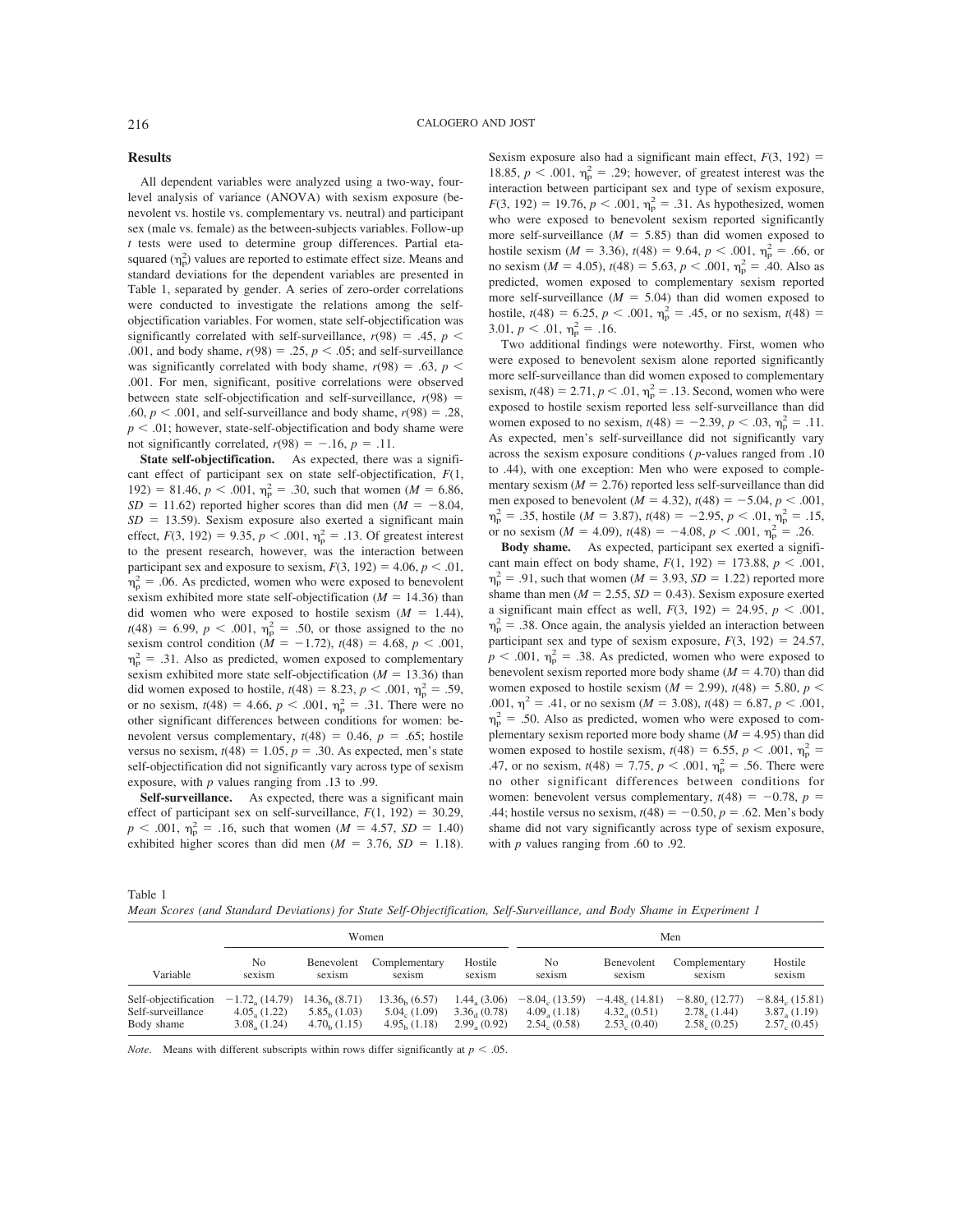#### **Discussion**

Our first experiment demonstrated that exposure to benevolent and complementary sexism increased women's self-objectification, selfsurveillance, and body shame, whereas men's scores were consistently low and generally unaffected by sexism exposure. To our knowledge, this is the first experiment to reveal a causal link between environmental exposure to culturally prevalent, system-justifying sexist beliefs and self-objectification. The fact that the contents of these sexist beliefs communicated stereotypical information about women's perceived warmth and competence without mentioning their bodies or appearance suggests that benevolent sexism is a relatively powerful but inconspicuous environmental trigger of women's self-objectification. Experiment 2 built on these results in several ways.

First, we considered the possibility that the effects of benevolent and complementary sexism exposure may carry over to more general types of self-focus and self-esteem. Because benevolent and complementary forms of sexism implicitly suggest that women lack ability and competence, it is possible that exposure to these particular beliefs activates more general public selfconsciousness and/or diminishes overall self-esteem, in which case it would not be unique to self-objectification. To investigate this possibility, in Experiment 2 we examined the effect of sexism exposure on public self-consciousness and general self-esteem, along with self-surveillance and body shame. We expected women's, but not men's, self-surveillance and body shame to increase in response to benevolent and complementary sexism, but we did not necessarily expect public self-consciousness or general selfesteem to be similarly affected. Based on prior research, we expected that public self-consciousness would be higher and general self-esteem would be lower among women, compared with men, across conditions (Calogero & Watson, 2009; Kling, Hyde, Showers, & Buswell, 1999).

Second, we sought to test whether a single instance of sexism exposure could affect women's appearance-management intentions over the next week. If benevolent forms of sexism motivate women to focus more on traditionally feminine qualities, then following reminders of benevolent and complementary sexism we expected that more thoughts about appearance-management would be activated (e.g., exercise, dieting, makeup use, hair styling, tanning, clothes shopping) when women considered their daily plans and intentions for the next week. In predicting that only women would report more appearance-management intentions after sexism exposure, we sought to highlight how environmental sexism is differentially experienced by men and women. Presumably, sexism elicits gendered behavior that may bring a variety of social rewards to women but may also interfere with actual change in women's social status and power. In considering the mechanisms by which sexism exposure may trigger more appearancemanagement intentions, we predicted that the experience of selfsurveillance and body shame would play a critical role. Specifically, we tested whether the experience of self-surveillance and/or body shame would mediate the effect of sexism exposure on women's appearance-management intentions.

Finally, we sought to revisit the finding from Experiment 1 that men's self-surveillance was significantly lower under conditions of complementary sexism exposure, compared with the other conditions. Although this pattern of results was only observed with respect to self-surveillance, we considered the possibility that the system-justifying nature of complementary sexist stereotypes would lead men to care even less than usual about how their bodies appear to others, insofar as most body concerns are inconsistent with stereotypical masculine gender roles (Hargreaves & Tiggemann, 2006). Thus, we sought to replicate and extend these findings for self-surveillance in a new sample of men.

#### **Experiment 2**

#### **Method**

A total of 200 English-speaking participants (100 men and 100 women) from a southeastern British university were recruited through advertisements on campus and the psychology departmental website. Approximately half the participants were undergraduate students (53.5%), whereas 46.5% were university staff members. Mean age of participants was  $33.85$  years  $(SD = 9.89)$ . The majority of participants identified as White British (82%), but 18.0% identified some other ethnicity. Participants received either course credit or £5 (U.S.\$7) for their participation.

Materials and procedure were virtually identical to Experiment 1, except that we added three scales. In addition to completing measures of self-surveillance and body shame, participants completed the seven-item Public Self-Consciousness subscale (Fenigstein, Scheier, & Buss, 1975;  $\alpha = .93$ ; e.g., "I'm concerned about what other people think of me"), using a scale ranging from 1 (*not at all true of me*) to 7 (*very true of me*), and the 10-item Self-Esteem Scale (Rosenberg, 1986;  $\alpha = .89$ ; e.g., "On the whole, I am satisfied with myself"), using a scale ranging from 1 (*strongly agree*) to 4 (*strongly disagree*). Means were calculated to provide an index for each of the dependent variables.

Participants were also given 2.5 minutes to perform a free writing task. Using a modified version of Lane and Wegner's (1995) thought task instructions, participants were asked to think about the week ahead and to describe any information pertaining to their daily plans and personal intentions for the week. This could include "plans, behaviors, images, feelings, ideas, efforts to solve problems, observations, tasks, travel. . . . Please include whatever comes to mind about your personal intentions for the coming week." Two independent judges who were unaware of the research hypotheses or the sex of the participants coded the responses. Responses were coded 1 if they were related to appearance and 0' if they were unrelated to appearance. Examples of the types of appearance-management thoughts and intentions reported by participants included references to exercise, dieting/weight loss, tanning, makeup use, clothes shopping, hair styling/hair color, nail appointments, or body feelings. Interrater agreement for the coding of responses was high ( $\kappa$  = .92). The responses were summed to create a total appearance-management score, such that higher scores indicated a greater frequency of thoughts and intentions related to appearance-management.

#### **Results**

All dependent variables were analyzed using a two-way, fourlevel ANOVA with sexism exposure (benevolent vs. hostile vs. complementary vs. neutral) and gender (male vs. female) as the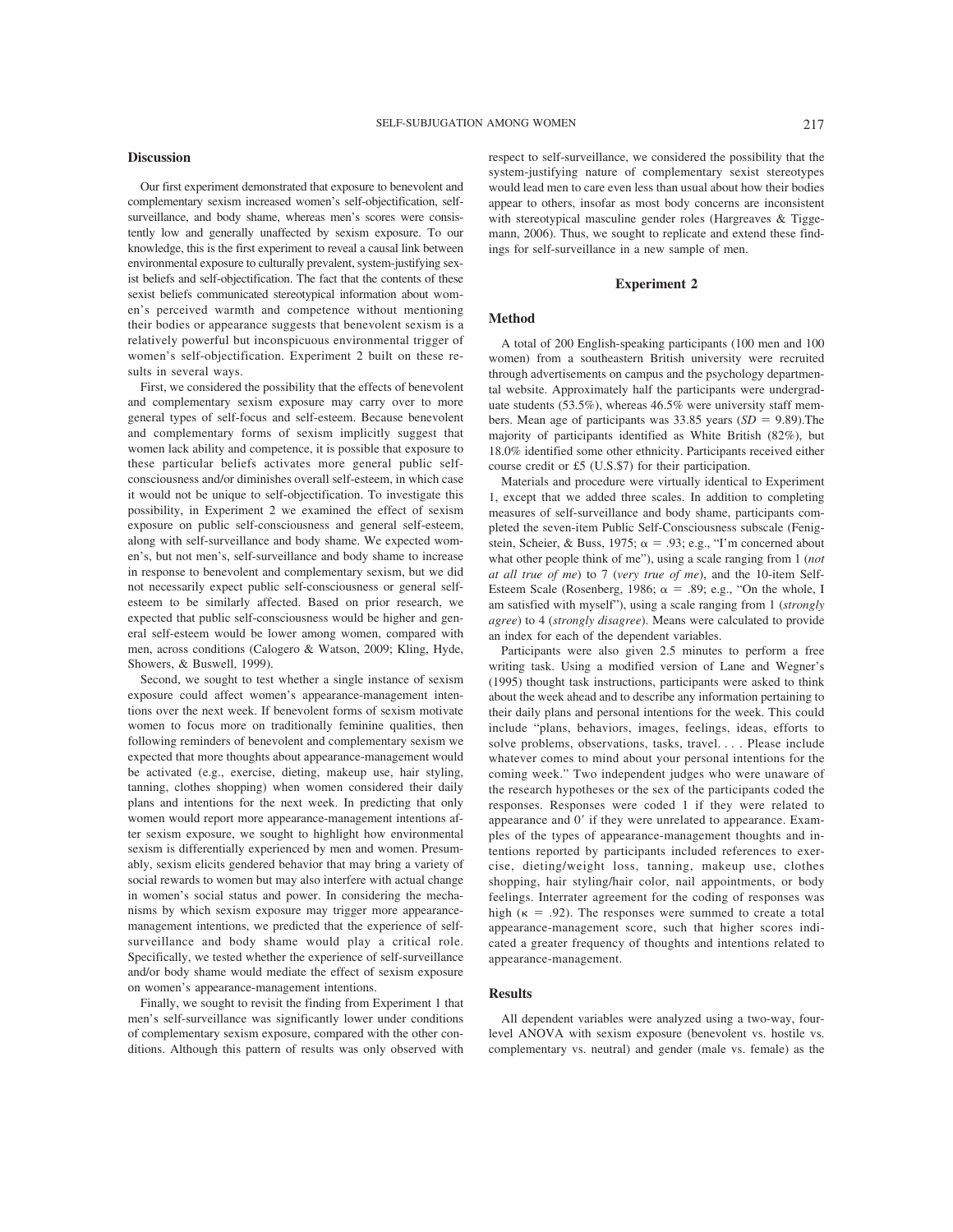between-subjects variables (see Table 2). Follow-up *t* tests were used to determine group differences. Partial eta-squared  $(\eta_{\rm p}^2)$  values are reported to estimate effect size. Because of the higher mean age of participants in this sample, we inspected correlations between age and each of the dependent variables to check for possible age effects. Age was not significantly correlated with self-surveillance,  $r(198) = -.07$ ,  $p = .31$ , body shame,  $r(198) =$  $-.09, p = .30, \text{ appearance-management intentions, } r(198) =$  $-0.06$ ,  $p = 0.36$ , public self-consciousness,  $r(198) = -0.04$ ,  $p = 0.59$ , or global self-esteem,  $r(198) = .01$ ,  $p = .94$ .

A series of zero-order correlations were conducted to test the relations among the self-objectification variables. For women, self-surveillance was positively correlated with body shame,  $r(98) = .62$ ,  $p < .001$ , and appearance-management intentions,  $r(98) = .51, p < .001$ ; body shame was positively correlated with appearance-management intentions,  $r(98) = .52$ ,  $p < .001$ . For men, self-surveillance was significantly correlated with body shame,  $r(98) = .37$ ,  $p < .001$ , but unrelated to appearance-management intentions,  $r(98) = .05$ ,  $p = .63$ , and body shame was unrelated to appearance-management intentions,  $r(98) = .10$ ,  $p = .31$ .

**Self-surveillance.** As predicted, participant sex exerted a significant effect on self-surveillance,  $F(1, 192) = 82.67$ ,  $p <$ .001,  $\eta_p^2 = .30$ , such that women (*M* = 4.28, *SD* = 1.27) exhibited higher scores than men ( $M = 3.09$ ,  $SD = 0.65$ ). In addition, we observed a significant effect for sexism exposure on selfsurveillance,  $F(3, 192) = 5.11, p < .01, \eta_{\rm p}^2 = .07$ . These effects were qualified by the significant interaction between participant sex and type of sexism exposure,  $F(3, 192) = 7.34$ ,  $p < .001$ ,  $\eta_{\rm p}^2$  = .10. As predicted, women who were exposed to benevolent sexism reported more self-surveillance  $(M = 4.93)$  than did women exposed to hostile sexism ( $M = 3.76$ ),  $t(48) = 3.26$ ,  $p <$ .01,  $\eta_p^2 = .18$ , or no sexism (*M* = 3.75),  $t(48) = 3.27, p < .01$ ,  $\eta_{\rm p}^2$  = .18. Also as predicted, women who were exposed to complementary sexism reported more self-surveillance  $(M = 4.69)$ than did women exposed to hostile sexism,  $t(48) = 3.22$ ,  $p < .01$ ,  $\eta^2 = .17$ , or no sexism,  $t(48) = 3.23$ ,  $p < .01$ ,  $\eta^2 = .17$ . There were no other significant differences between conditions for women: benevolent versus complementary,  $t(48) = 0.70$ ,  $p = .49$ , and hostile versus no sexism,  $t(48) = 0.02$ ,  $p = .98$ .

As in Experiment 1, men who were exposed to complementary sexism  $(M = 2.75)$  reported less self-surveillance than did men exposed to benevolent sexism ( $M = 3.25$ ),  $t(48) = -2.58$ ,  $p < .02$ ,  $\eta^2$  = .12, hostile sexism (*M* = 3.17),  $t(48)$  = -2.24,  $p < .03$ ,

 $\eta_{\rm p}^2$  = .10, or no sexism (*M* = 3.16),  $t(48) = -2.30, p < .03$ ,  $\eta_{\rm p}^2$  $=$  .09. There were no other significant differences between conditions for men ( $p$  values ranged from .62 to .98).

**Body shame.** As hypothesized, participant sex had a significant effect on body shame,  $F(1, 192) = 97.07, p < .001, \eta_p^2 = .34$ , such that women  $(M = 4.21, SD = 1.33)$  reported more shame than did men ( $M = 2.87$ ,  $SD = 0.62$ ). There was also a significant main effect for sexism exposure,  $F(3, 192) = 6.90, p < .001$ ,  $\eta_{\rm p}^2$  = .10. Again, these effects were qualified by the significant interaction between participant sex and type of sexism exposure,  $F(3, 192) = 5.86, p < .001, \eta_p^2 = .08$ . As predicted, women who were exposed to benevolent sexism reported more body shame  $(M = 4.87)$  than did women exposed to hostile sexism  $(M = 3.67)$ ,  $t(48) = 3.86, p < .001, \eta_p^2 = .24$ , or no sexism (*M* = 3.60),  $t(48) = 3.74, p < .001, \eta_p^2 = .23$ . Also as predicted, women who were exposed to complementary sexism reported more body shame  $(M = 4.72)$  than did women who were exposed to hostile sexism,  $t(48) = 3.03$ ,  $p < .01$ ,  $\eta_p^2 = .16$ , or no sexism,  $t(48) =$ 3.00,  $p < .01$ ,  $\eta_p^2 = .16$ . There were no other significant differences between conditions for women: benevolent versus complementary,  $t(48) = 0.45$ ,  $p = .66$ , and hostile versus no sexism,  $t(48) = 0.19$ ,  $p = .85$ . As in Experiment 1, men's body shame did not significantly vary across type of sexism exposure ( $p$ s  $=$  .14 to  $46$ 

**Public self-consciousness and general self-esteem.** As expected, participant sex exerted significant effects on public selfconsciousness,  $F(1, 192) = 37.66$ ,  $p < .001$ ,  $\eta_p^2 = .16$ , and general self-esteem,  $F(1, 192) = 37.67$ ,  $p < .001$ ,  $\eta_p^2 = .16$ , such that women  $(M = 5.40, SD = 0.67)$  exhibited more public selfconsciousness than did men ( $M = 4.83$ ,  $SD = 0.64$ ), but lower self-esteem ( $M = 3.18$ ,  $SD = 0.51$ ) than did men ( $M = 3.60$ ,  $SD =$ 0.45) across the sexism exposure conditions. There was no significant main effect of type of sexism exposure on public selfconsciousness,  $F(3, 192) = 1.55$ ,  $p = .20$ , or global self-esteem,  $F(3, 192) = 0.99$ ,  $p = .40$ . Participant sex did not significantly interact with sexism exposure to predict public self-consciousness,  $F(3, 192) = 1.89, p = .13$ , or global self-esteem,  $F(3, 192) = 1.31$ ,  $p = .27$ .

**Appearance-management intentions.** A total of 209 responses were identified as appearance-management thoughts and intentions, with 67.5% of the sample expressing at least one appearance-related intention for the week ahead. Table 3 displays the type and frequency of appearance-management intentions as a function of gender. The most frequently cited appearance-related

Table 2 *Mean Scores (and Standard Deviations) for All Dependent Variables in Experiment 2*

|                           | Women                  |                          |                          |                   | Men                      |                          |                          |                       |
|---------------------------|------------------------|--------------------------|--------------------------|-------------------|--------------------------|--------------------------|--------------------------|-----------------------|
| Variable                  | No sexism              | Benevolent<br>sexism     | Complementary<br>sexism  | Hostile<br>sexism | N0<br>sexism             | Benevolent<br>sexism     | Complementary<br>sexism  | Hostile<br>sexism     |
| Self-surveillance         | 3.75(1.12)             | $4.93k$ (1.40)           | 4.69 <sub>b</sub> (0.93) | 3.76(1.12)        | 3.16(0.55)               | 3.25(0.65)               | $2.75_{\rm d}$ (0.70)    | $3.17_{c} (0.60)$     |
| Body shame                | 3.60, (1.33)           | 4.87 <sub>b</sub> (1.05) | 4.72 <sub>b</sub> (1.31) | 3.67, (1.15)      | $2.73_{\circ}$ (0.68)    | 3.00(0.71)               | $2.77_{\circ} (0.54)$    | $2.99_{\circ}$ (0.56) |
| Public self-consciousness | 5.56(0.57)             | 5.48(0.71)               | 5.53(0.74)               | 5.55(0.65)        | $4.85_{h}$ (0.56)        | $4.84_{h}$ (0.70)        | 4.73 <sub>b</sub> (0.75) | $4.91b$ (0.56)        |
| General self-esteem       | 3.15, (0.56)           | 3.26, (0.52)             | 3.19, (0.52)             | 3.11, (0.46)      | 3.79 <sub>h</sub> (0.43) | 3.54 <sub>b</sub> (0.52) | 3.57 <sub>h</sub> (0.52) | $3.56b$ (0.40)        |
| Appearance management     | $0.76_{\rm ad}$ (0.72) | 2.20 <sub>b</sub> (1.53) | $2.00b$ (1.32)           | 0.88, (0.73)      | $0.72_{c,d} (0.65)$      | $0.64_{\circ}$ (0.64)    | 0.60(0.61)               | $0.56_c(0.65)$        |

*Note.* Means with different subscripts across columns (within gender group) differ significantly at  $p < .05$ .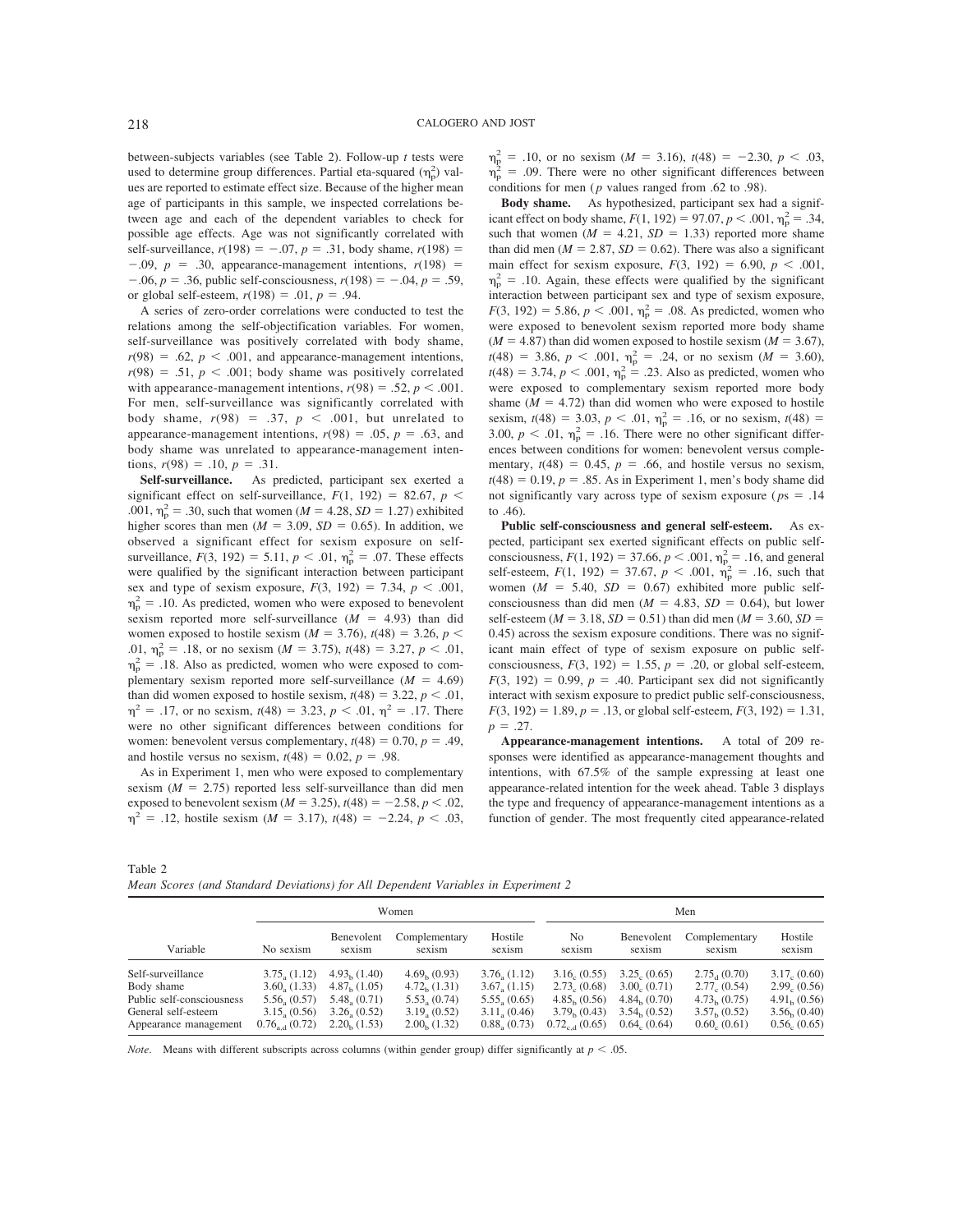Table 3 *Type and Frequency of Appearance-Management Intentions by Participant Sex in Study 2*

| Intention              | Women | Men |  |
|------------------------|-------|-----|--|
| None                   | 20    | 45  |  |
| Exercise               | 50    | 46  |  |
| Dieting/weight loss    | 55    | 8   |  |
| Tanning                | 11    |     |  |
| Haircut/color hair     | 10    |     |  |
| Nail grooming          | h     |     |  |
| Clothes shopping       |       |     |  |
| Makeup use             | 2     |     |  |
| Hair removal           |       |     |  |
| Negative body feelings | 3     |     |  |

*Note*. Exercise included any reference to intentional physical activity (e.g., exercising, working out, lifting weights, running, going to the gym, attending sports practice, or engaging in recreational sports activities). Dieting/weight loss included any reference to monitoring food intake and/or weight and weight loss attempts. Negative body feelings included evaluations of appearance (e.g., worrying about weight, disliking specific body parts) but not behavioral intentions.

concerns were the desire to engage in physical exercise (for men and women both) and the intention to diet or attempt to lose weight (for women only).

As hypothesized, participant sex exerted a significant effect on the number of appearance-management intentions that came to mind during the thought-writing task,  $F(1, 192) = 40.78$ ,  $p < .001$ ,  $m_{\rm p}^2$  = .18, such that women ( $M = 1.46$ ,  $SD = 1.29$ ) mentioned more intentions related to appearance management than did men  $(M = 0.63, SD = 0.63)$ . Sexism exposure exerted a significant effect on appearance-management intentions,  $F(3, 192) = 9.49$ ,  $p \, < \, .001, \, \eta_p^2 = .13.$  The analysis also revealed a statistical interaction between participant sex and type of sexism exposure,  $F(3, 192) = 7.08, p < .001, \eta_p^2 = .10$ . As predicted, women who were exposed to benevolent sexism wrote more about appearancemanagement intentions  $(M = 2.20)$  than did women exposed to hostile sexism ( $M = 0.88$ ),  $t(48) = 3.90, p < .001, \eta_{\rm p}^2 = .23$ , or no sexism ( $M = 0.76$ ),  $t(48) = 4.26$ ,  $p < .001$ ,  $\eta_p^2 = .27$ . Women who were exposed to complementary sexism also wrote more about appearance-management intentions  $(M = 2.00)$  than did women exposed to hostile sexism,  $t(48) = 3.71$ ,  $p < .001$ ,  $\eta_p^2 =$ .21, or no sexism,  $t(48) = 4.11$ ,  $p < .001$ ,  $\eta_p^2 = .25$ . There were no other significant differences between conditions for women: benevolent versus complementary,  $t(48) = 0.50$ ,  $p = .62$ , and hostile versus no sexism,  $t(48) = 0.59$ ,  $p = .56$ . As expected, men's appearance-management intentions did not significantly differ across type of sexism exposure ( $p$ s = .36 to .83).

To further investigate why sexism exposure might lead to more appearance-management intentions in women, we conducted a series of regression analyses to test whether self-surveillance and body shame mediated the effect of sexism exposure on such intentions. Because women's intentions to manage their appearance did not statistically differ between the benevolent and complementary sexism conditions, we combined these conditions to form a single system-justifying sexism exposure condition (see Jost & Kay, 2005). Similarly, because women's appearancemanagement intentions in the hostile sexism and no sexism conditions were not significantly different, we combined these conditions to form a single contrast condition (system justification condition  $= 1$ ; nonbenevolent condition  $= -1$ ). We followed the criteria and recommendations established by several authors to test the hypothesis that self-surveillance and body shame would mediate the effect of sexism exposure on appearance-management intentions (see Baron & Kenny, 1986; Holmbeck, 1997). We used a Monte Carlo resampling simulation to test the significance of the indirect effects for self-surveillance and body shame (MacKinnon, Lockwood, & Williams, 2004) using the interactive calculator created by Selig and Preacher (2008, June). In the present study, 20,000 Monte Carlo samples were generated to estimate 95% confidence intervals for the hypothesized indirect effects based on the distributions of the observed estimates. Indirect effects are significant when the lower limits of the confidence intervals are greater than zero.

In the first step, we regressed appearance-management intentions on system justification (i.e., benevolent and complementary sexism) exposure, demonstrating a significant effect of system justification exposure ( $\beta = .50, p < .001$ ). In the second step, we regressed the hypothesized mediators, self-surveillance and body shame, on system justification exposure in separate equations. This analysis also revealed significant effects of system justification exposure on self-surveillance ( $\beta = .42$ ,  $p < .001$ ) and body shame  $(\beta = .44, p < .001)$ . In the third step, appearance-management intentions were regressed onto the proposed mediators simultaneously. These analyses revealed that self-surveillance ( $\beta = .30$ ,  $p$  < .01) and body shame ( $\beta$  = .33,  $p$  < .01) both predicted appearance-management intentions. Finally, in the last step, appearance-management intentions were regressed onto system justification exposure and the proposed mediators simultaneously.

As shown in Figure 1, type of sexism exposure, selfsurveillance, and body shame remained significant predictors of appearance-management intentions in the full model, but the effects were smaller. Results from the Monte Carlo simulation demonstrated that self-surveillance (95% CI: .08, .34) and body shame (95% CI: .09, .35) significantly mediated the relation between system justification exposure and appearance-management intentions. The full model accounted for 39% of the variance in women's intentions to engage in appearance-management behaviors over the next week  $(R^2 = .39)$ ,  $F(3, 96) = 20.57$ ,  $p < .001$ . Thus, the greater activation of appearance-management intentions among women after exposure to either benevolent or complementary sexism could be explained, at least partially, by the experience of self-surveillance and body shame.



*Figure 1.* Self-surveillance and body shame as mediators of women's appearance-management intentions in response to benevolent sexism (Experiment 2). Coefficients in parentheses represent parameter estimates for the regression model containing sexism exposure and both mediators as predictor variables.  $p < .05$ .  $^{**} p < .01$ .  $^{***} p < .001$ .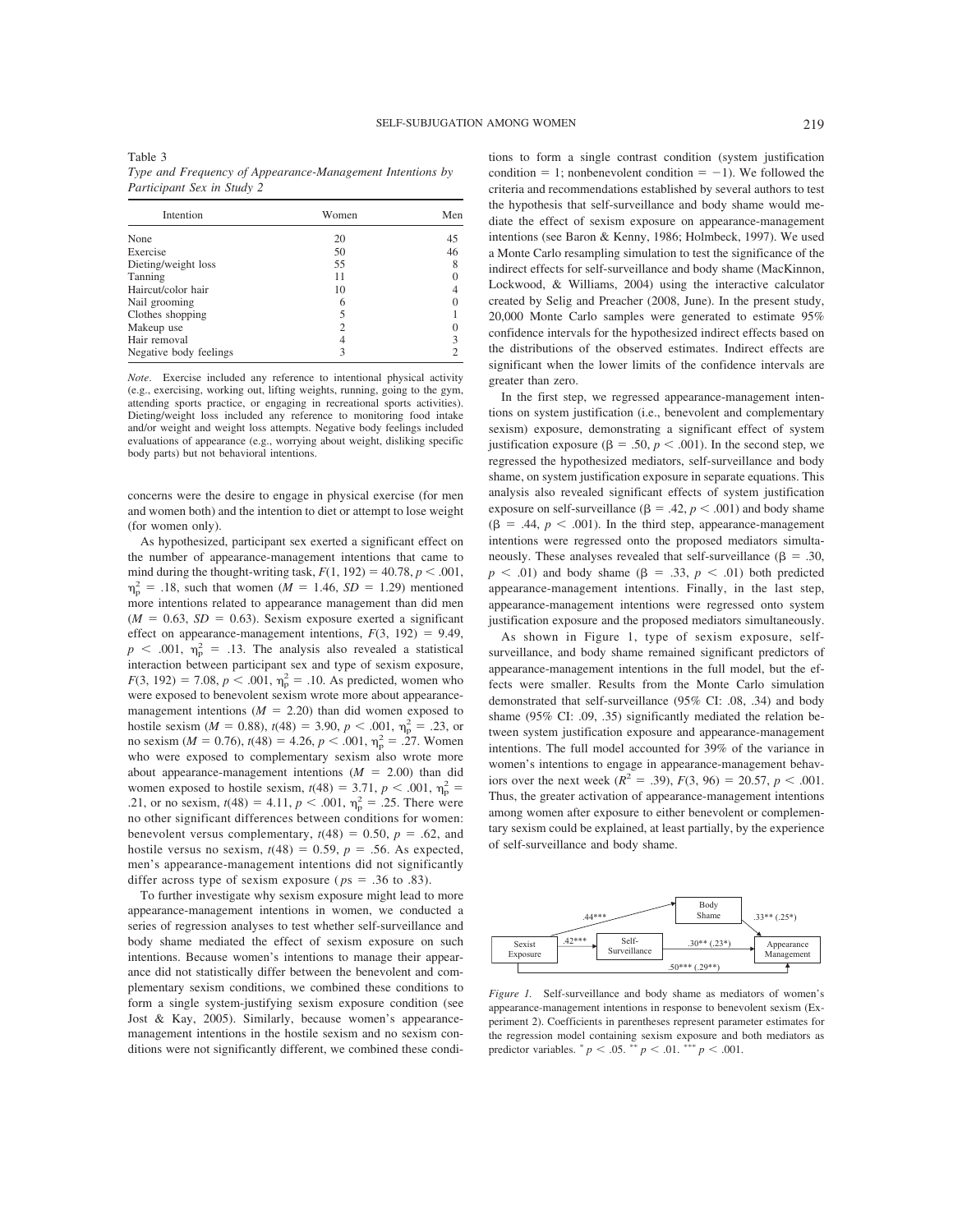#### **Discussion**

Experiment 2 provided further evidence that merely reminding women of system-justifying sexist stereotypes directly increases their body monitoring and appearance-related concerns. Again, we demonstrated that exposure to benevolent and complementary sexism, and not other favorable (or unfavorable) descriptions of women, triggered more self-objectification (cf. Jost & Kay, 2005). We also found that public self-consciousness and general selfesteem were unmoved by exposure to benevolent or complementary sexism, indicating that these stereotypes increase women's focus on the self as an object of (presumably male) evaluation but do not necessarily affect other forms of self-focus.

In contrast to the first experiment, we did not observe specific reactance from women in response to hostile sexism. However, we did once again observe markedly lower levels of self-surveillance among men who were exposed to complementary sexism. Although it was unpredicted, this serendipitous finding is theoretically interpretable. Whereas the benevolent component of complementary sexism would have reminded men that some women should be protected and cherished, the hostile component would have reminded them that some women challenge men's power. Thus, men were simultaneously reminded of their protector role as well as their greater power. These two aspects may have led men to be even freer than usual from appearance-related constraints or prescriptions (cf. Vandello et al., 2008; Ybarra, 2002).

Experiment 2 also revealed that women were thinking more about appearance management following exposure to benevolent and complementary sexism, as indicated by the contents of their daily plans and personal intentions for the week ahead. When we investigated possible mediating mechanisms for this effect, we found that self-surveillance and body shame both served to partially mediate the effect of sexism exposure on appearancemanagement intentions. These findings suggest that women direct more attention and energy toward their appearance as a result of their daily encounters with seemingly positive forms of sexism because of the experience of self-surveillance and body shame that is triggered by such sexism exposure. Based on these results, we conclude that subtle reminders of benevolent sexism encourage women to anticipate being evaluated based on their appearance; as a result, they invest more time and energy than men in planning future activities that allow them to manage and control how they appear to others.

In Experiment 3, we investigated a potential buffer or protective mechanism against increased self-objectification in response to sexism exposure, namely the need to avoid closure. Because individual differences in NfCC are associated with acceptance versus rejection of stereotypical information and cultural norms, as well as preferences for predictable and stable social structures (Fu et al., 2007; Kruglanski, 2006; Webster & Kruglanski, 1994), and the endorsement of more conservative, system-justifying attitudes in general (Jost et al., 2003; Jost & Hunyady, 2005; Jost et al., 1999), we predicted that lower NfCC women would report less self-objectification, self-surveillance, and body shame in response to benevolent and complementary sexism compared to higher NfCC women. Conversely, we expected higher NfCC men to report less self-objectification, self-surveillance, and body shame overall compared to lower NfCC men. Finally, we modified the manipulation of sexism exposure to more directly test the effect of

mere (or incidental) sexism exposure on self-objectification processes.

#### **Experiment 3**

#### **Method**

A total of 200 English-speaking participants (100 men and 100 women) from a southeastern British university were recruited from the psychology department website and received course credit for participation. All participants were undergraduate students, with 35.9% in their first year and 64.1% in their second year. Mean age of participants was 19.99 years  $(SD = 1.24)$ . Participants identified as White British (74.3%), Asian (11.8%), or Black African (7.9%).

Materials and procedures were virtually identical to Experiment 1. Participants performed the proofreading task as a manipulation of sexism but only received instructions on how to evaluate each statement for clarity. Afterward, they completed measures of state self-objectification ( $r = -.92$ ), self-surveillance ( $\alpha = .89$ ), and body shame ( $\alpha = .85$ ). Mean scores were calculated to provide an index for each of the dependent variables.

We also tested the moderating role of NfCC on responses to sexism exposure. Participants completed the 41-item Need for Cognitive Closure Questionnaire (Roets & van Heil, 2007) earlier in the academic term as part of a mass-testing session by rating the extent to which they agreed with each of the items, using a 6-point scale ranging from 1 (*strongly disagree*) to 6 (*strongly agree*), such as, "I don't like situations that are uncertain," and "I do not usually consult many different opinions before forming my own view." Higher scores indicated a stronger need to attain cognitive closure  $(\alpha = .88)$ .

#### **Results**

All dependent variables were analyzed with multiple regression analyses, with dummy variables for three of the four sexism exposure conditions (benevolent, hostile, and complementary), mean-centered NfCC ( $M = 3.60$ ,  $SD = 0.34$ ), and the interaction between each sexism exposure dummy variable and NfCC as independent predictors. Follow-up simple slope analyses were used to determine group differences. To illustrate potential interactions, we plotted the dependent variables at low (one standard deviation below the mean) and high (one standard deviation above the mean) values of NfCC (Aiken & West, 1991). A one-way ANOVA confirmed that there were no differences in NfCC, *F*(3,  $196$ ) = 0.67,  $p = .57$ , across experimental conditions. To simplify analyses, women's and men's scores were examined separately. Means and standard deviations for all study variables are presented in Table 4, separated by gender.

A series of zero-order correlations were conducted to test the relations among the self-objectification variables. For women, state self-objectification was significantly correlated with selfsurveillance,  $r(98) = .37$ ,  $p < .001$ , and body shame,  $r(98) = .31$ ,  $p < .01$ ; self-surveillance was significantly correlated with body shame,  $r(98) = .60$ ,  $p < .001$ . For men, state self-objectification was positively correlated with self-surveillance,  $r(98) = .58$ ,  $p <$ .001, and negatively correlated with body shame,  $r(98) = -.23$ ,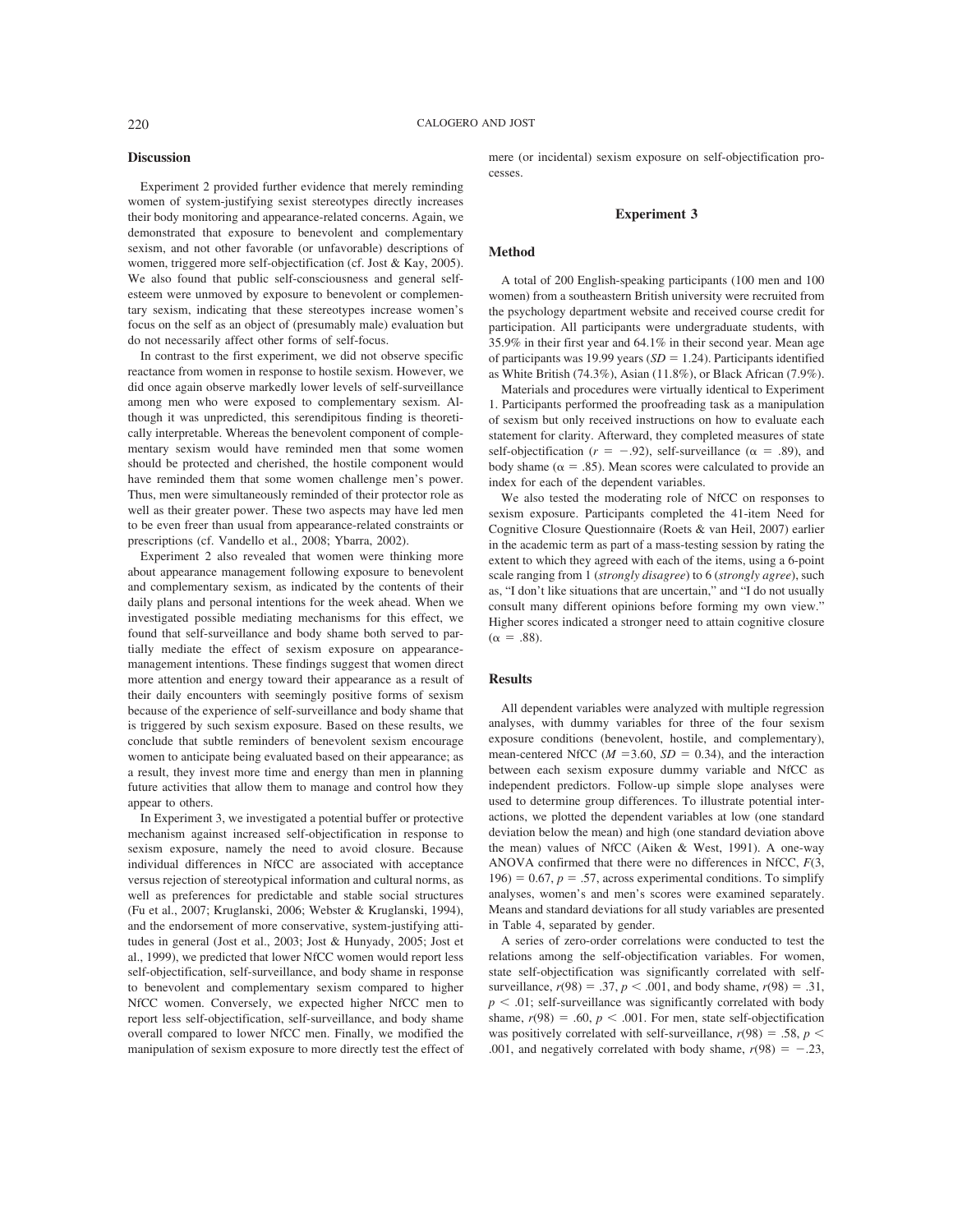|                                                       | Women                    |                                                |                                                       |                                     | Men                                   |                                                       |                                                                                                                                                 |                                        |
|-------------------------------------------------------|--------------------------|------------------------------------------------|-------------------------------------------------------|-------------------------------------|---------------------------------------|-------------------------------------------------------|-------------------------------------------------------------------------------------------------------------------------------------------------|----------------------------------------|
| Variable                                              | N <sub>o</sub><br>sexism | sexism                                         | Benevolent Complementary<br>sexism                    | Hostile<br>sexism                   | N <sub>o</sub><br>sexism              | Benevolent<br>sexism                                  | Complementary<br>sexism                                                                                                                         | Hostile<br>sexism                      |
| Self-objectification<br>Self-surveillance             | $3.77_{\circ}$ (0.45)    | 4.40 $(7.37)$ 14.32 $(6.95)$<br>$4.58k$ (1.29) | 12.56 <sub>b</sub> (6.48)<br>4.36 <sub>b</sub> (0.99) | $3.68_{\circ}$ (0.44)               |                                       | 3.39 <sub>d</sub> (0.58) 3.57 <sub>a.c.d</sub> (0.65) | $4.68_{\circ}$ (6.58) $-11.44_{\circ}$ (8.93) $-11.96_{\circ}$ (7.20) $-11.16_{\circ}$ (9.65) $-12.80_{\circ}$ (10.42)<br>$2.86_{\circ}$ (0.89) | $3.41_{c,d}$ (0.84)                    |
| Body shame<br>Need for cognitive closure $3.54(0.28)$ | 3.43, (0.42)             | $4.22b$ (1.05)<br>3.56(0.39)                   | 4.38 <sub>b</sub> (0.93)<br>3.65(0.35)                | $3.24_{\circ} (0.55)$<br>3.65(0.33) | $3.11_{\rm{a.c}}(0.57)$<br>3.69(0.27) | $2.94_{\circ} (0.51)$<br>3.76(0.48)                   | $2.81_c(0.63)$<br>3.71(0.43)                                                                                                                    | $3.00_{\rm a.c.}$ (0.64)<br>3.64(0.37) |

Table 4 *Mean Scores (and Standard Deviations) for State Self-Objectification, Self-Surveillance, and Body Shame in Experiment 3*

*Note*. Means with different subscripts within rows differ significantly at  $p < .05$ .

 $p \leq 0.05$ ; self-surveillance was positively correlated with body shame,  $r(98) = .39$ ,  $p < .001$ .

#### **Hypothesis testing: State self-objectification.**

*Women.* As expected, exposure to benevolent sexism ( $\beta = .53$ ,  $p < .001$ ) and complementary sexism ( $\beta = .40, p < .001$ ) predicted higher state self-objectification, whereas hostile sexism did not ( $\beta$  =  $-0.08$ ,  $p = .43$ ). Neither NfCC ( $\beta = -.05$ ,  $p = .80$ ) nor the interaction terms ( $\beta$ s ranged from  $-.03$  to .21,  $ps = .10$  to .81) were significant predictors of women's state self-objectification.

**Men.** Neither sexism exposure ( $\beta$ s ranged from  $-.06$  to .02,  $p_s = .64 - .95$ , NfCC,  $\beta = .22$ ,  $p = .45$ ) nor the interaction terms ( $\beta$ s ranged from  $-.33$  to  $-.02$ ,  $p_s = .12-.90$ ) predicted men's state self-objectification.

#### **Hypothesis testing: Self-surveillance.**

*Women.* As in the previous studies, exposure to benevolent  $(\beta = .43, p < .001)$  and complementary sexism  $(\beta = .21, p < .001)$ .001) predicted higher self-surveillance, whereas exposure to hostile sexism did not ( $\beta$  = -.05, *p* = .39). NfCC did not predict self-surveillance ( $\beta = 0.20$ ,  $p = .86$ ), but NfCC did interact with benevolent ( $\beta = .64$ ,  $p < .001$ ) and complementary sexism exposure  $(\beta = .47, p < .001)$  to moderate the effects of sexism exposure on self-surveillance scores. As illustrated in Figure 2a, lower NfCC women experienced markedly less self-surveillance than did higher NfCC women following exposure to benevolent sexism ( $\beta$  = .96,  $p < .001$ ) or complementary sexism ( $\beta$  = .92,  $p < .001$ ). NfCC did not moderate self-surveillance in response to hostile sexism ( $\beta$  = .09,  $p$  = .66) or no sexism ( $\beta$  = .03,  $p$  = .87).

*Men.* Exposure to complementary sexism ( $\beta = -.28, p <$ .01) predicted lower self-surveillance in men, whereas benevolent  $(\beta = .10, p = .32)$  and hostile sexism  $(\beta = -.01, p = .97)$ , were unrelated to self-surveillance. NfCC was also unrelated to selfsurveillance ( $\beta$  = -.16, *p* = .50); however, the analysis revealed a significant interaction between complementary sexism exposure and NfCC ( $\beta$  = -.41,  $p$  < .01). As can be seen in Figure 2b, higher NfCC men experienced markedly less self-surveillance than did lower NfCC men following exposure to complementary sexism ( $\beta$  = -.89,  $p$  < .001). NfCC did not moderate men's responses to benevolent ( $\beta = .01, p = .99$ ), hostile ( $\beta = -.23, p =$ .26), or nonsexist exposure ( $\beta = -.15, p = .47$ ).

#### **Hypothesis resting: Body shame.**

*Women.* As expected, exposure to benevolent ( $\beta = .43$ ,  $p <$ .001) and complementary sexism ( $\beta$  = .40,  $p$  < .001) predicted women's body shame, whereas hostile sexism did not ( $\beta = -.08$ ,  $p = .16$ ). NfCC did not predict body shame,  $\beta = -.07$ ,  $p = .52$ , but these effects were qualified by interactions with sexism expo-

sure, such that NfCC moderated the effects of benevolent ( $\beta = .58$ ,  $p < .001$ ), and complementary sexism ( $\beta = .51$ ,  $p < .001$ ) on body shame. As illustrated in Figure 3a, lower NfCC women experienced markedly less body shame than did higher NfCC women after exposure to benevolent ( $\beta = .95$ ,  $p < .001$ ) and complementary sexism ( $\beta$  = .94,  $p$  < .001). NfCC did not moderate body shame in response to hostile sexism ( $\beta = -.12$ ,  $p = .56$ ) or in the no sexism control condition ( $\beta$  = -.13, *p* = .53).

*Men.* Exposure to complementary sexism ( $\beta$  = -.46,  $p$  < .001), but not hostile ( $\beta$  = -.10, *p* = .32) or benevolent sexism  $(\beta = -.13, p = .20)$ , predicted significantly less body shame. Again, NfCC did not predict body shame  $(\beta = -.38, p = .11)$ , but it did interact with exposure to complementary sexism ( $\beta = -.37$ ,  $p \leq .03$ ) to moderate men's body shame scores. As seen in Figure 3b, higher NfCC men experienced less body shame than did lower NfCC men after exposure to complementary sexism ( $\beta$  =  $-.84, p \le .001$ ). NfCC did not moderate responses in the other conditions: benevolent sexism ( $\beta$  = .34,  $p$  = .10), hostile sexism  $(\beta = -.35, p = .08)$ , or no sexism  $(\beta = -.29, p = .15)$ .

#### **Discussion**

In Experiment 3, we found that individual differences in NfCC moderated the effects of sexism. That is, a greater need to avoid cognitive closure was associated with significantly less selfsurveillance and body shame for women who were exposed to benevolent or complementary forms of sexism. Among men, a greater need to attain cognitive closure was associated with less selfsurveillance and body shame following exposure to complementary stereotypes only. Consistent with the primary epistemic motive assumed to underlie system justification (Jost et al., 2003; Jost & Hunyady, 2005; Kay et al., 2008; Stapel & Noordewier, in press), higher NfCC participants appear to respond to the content of sexist stereotypes in ways that ultimately reinforce and maintain gender inequality in society.

However, NfCC was not found to moderate state selfobjectification. One possible explanation for this null result is that NfCC influences the extent to which women commit personal feelings and resources to fulfilling sexist beliefs, but it may not change the influence of these beliefs on the self-concept as a whole. That state self-objectification increased in response to benevolent and complementary forms of sexism, however, is more evidence that these sexist cues represent powerful environmental stimuli that produce system-maintaining outcomes (see also Jost & Kay, 2005). In sum, Experiment 3 provides new evidence to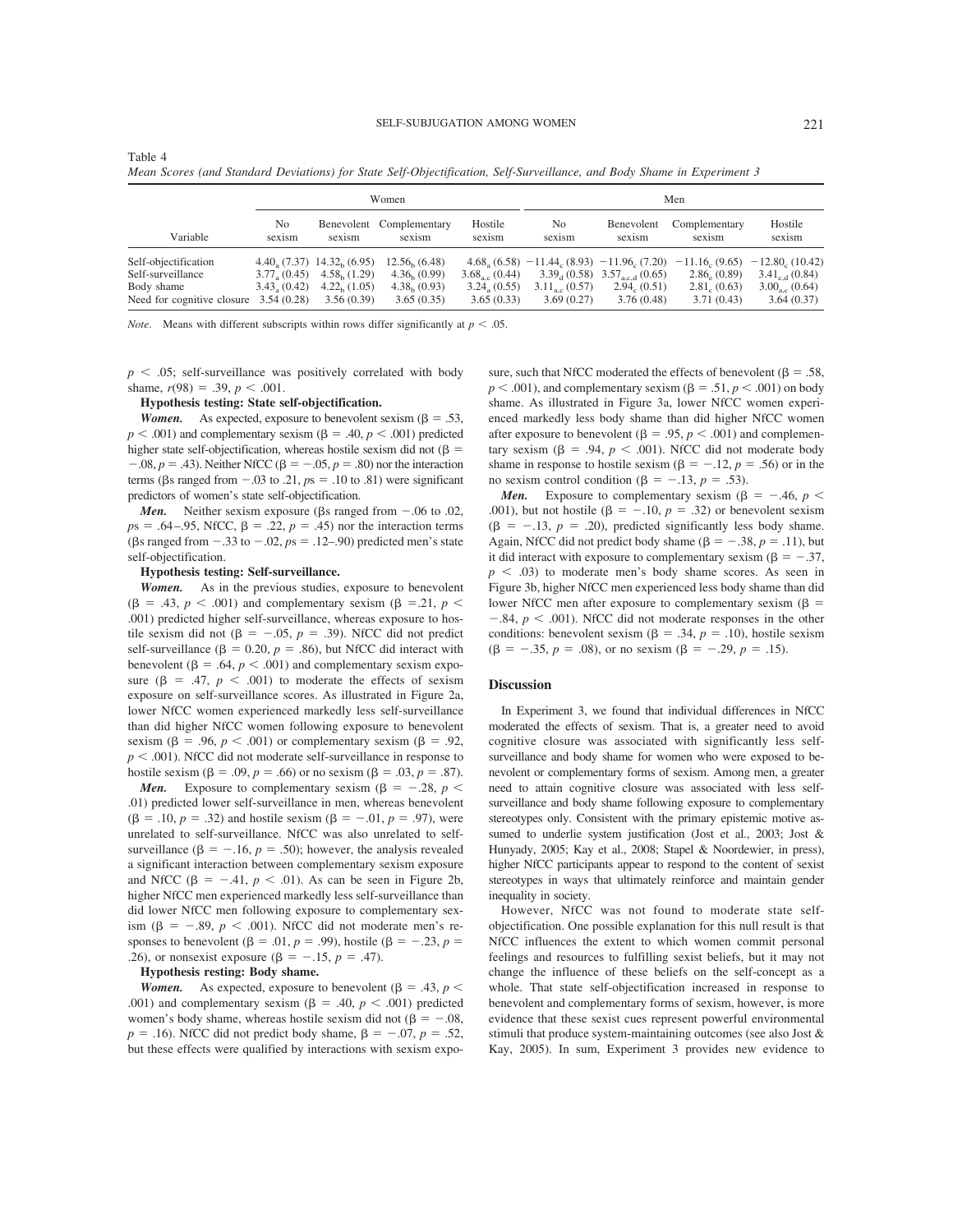

*Figure 2.* Relation between self-surveillance and body shame with need for cognitive closure as a function of type of sexism exposure in (a) women and (b) men in Experiment 3.

suggest that lower NfCC may afford women some protection against self-surveillance and body shame in response to sexist content that serves to justify the status quo and satisfy epistemic needs for certainty and structure.

#### **General Discussion**

Ambivalent, complementary forms of sexism are particularly insidious because of their dichotomized views of women. On one hand, women are viewed extremely positively and cherished as the keepers of purity, goodness, and nurturance. On the other hand, these seemingly flattering views of women also cast them as weak, inferior creatures in need of men's protection and support. We proposed that exposure to benevolent (and complementary) forms of sexism would motivate women, but not men, to focus more attention on their appearance in an effort to gain male approval and conform to traditional sex roles and, in so doing, to maintain the status quo (cf. Jost & Kay, 2005; Kilianski & Rudman, 1998; Lau et al., 2008; Prentice & Carranza, 2002). In three experiments, we found that incidental exposure to ideological content that legitimizes existing gender relations (i.e., through benevolent and complementary sexism) encourages women to adopt stereotypically feminine self-perspectives while discouraging men from taking the same self-perspectives (cf. Bem & Lenney, 1976).

The results from Experiment 2 also demonstrated that women's intentions, at least in the short-term, involved more plans and



*Figure 3.* Relation between self-surveillance and body shame with need for cognitive closure as a function of type of sexism exposure in (a) women and (b) men in Experiment 3.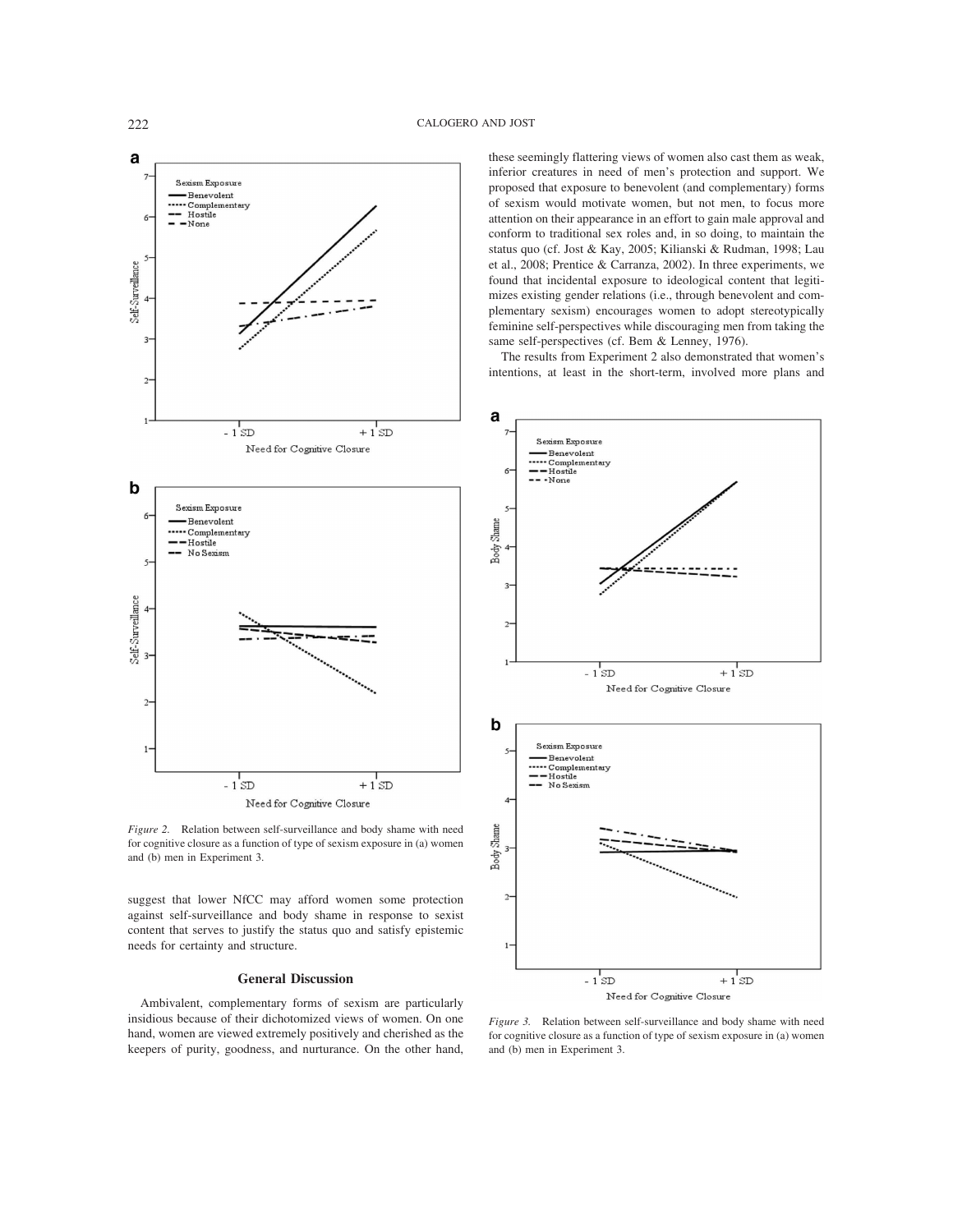behaviors related to their appearance following exposure to benevolent and complementary forms of sexism. This was not the case when women were exposed to hostile sexism or no sexism, or for men overall. These findings are stunning given the nature of stereotype activation (Wegner & Smart, 1997). That such a subtle and inconspicuous reminder of prevalent sexist beliefs was sufficient to activate planning with respect to the management of one's physical appearance reveals the depth of the system-justifying effects of benevolent sexism.

This research provides the first experimental evidence that mere reminders of benevolent sexism increase women's intentions to engage in a variety of appearance-management behaviors in the immediate future. Because the purpose of this program of research was to investigate the deleterious impact of sexist ideology on self-objectification, we did not include dependent measures of positive appearance-related emotions in these studies. It is possible that exposure to system-justifying stereotypes may also trigger certain positive appearance-related emotions, such as more body appreciation or greater body esteem; this should be investigated in future research before concluding that benevolent sexism triggers only negative appearance-related outcomes. In addition, although men's self-objectification did not increase in response to our manipulations, there are probably other consequences for men who are exposed to benevolent sexism and other ideas that justify traditional gender arrangements. For example, rather than focusing on appearance, it is conceivable that men might focus on their careers and on attaining financial security (or even prosperity), in line with their societal role as primary breadwinner. Thus, future studies in this area might address the effects of environmental sexism on men's concerns in other domains.

The richness of the ideological content examined in this research also warrants further consideration. The benevolent sexism items of the Ambivalent Sexism Inventory comprise three distinct aspects: complementary gender differentiation, heterosexual intimacy, and paternalism. The four items we used to manipulate benevolent sexism exposure in this research covered all three dimensions. That is, our first and third items represented complementary gender differentiation, the second item represented heterosexual intimacy, and the fourth item represented paternalism. Having established the impact of sexist ideology on women's self-objectification across three studies, some obvious next steps would be to investigate the effects of more specific messages embedded within the sexist content. For example, Cikara, Lee, Fiske, and Glick (2009) have suggested that paternalism—the belief that men must protect and provide for women—may be essential to gaining women's support for traditional gender arrangements. Thus, in future research, investigators would do well to isolate paternalistic messages from other contents to determine which specific beliefs are necessary and sufficient for increasing women's degree of self-objectification.

In Experiment 3, we found that individual differences in NfCC affected how participants responded to sexist cues. Consistent with past theorizing (e.g., Kruglanski, 2006), higher NfCC was positively associated with the tendency to respond to the sexist content in stereotype-confirming (i.e., system-justifying) ways for both women and men (see Jost & Hunyady, 2005; Kruglanski & Webster, 1996). Complementary sexist cues, which are especially effective at representing the existing system of gender relations as fair and legitimate, led higher NfCC men to engage in less body

monitoring, thereby actively distancing themselves from the prescriptive stereotypes associated with women. A different pattern emerged for women: Self-surveillance and body shame were greatest among higher NfCC women and weakest among lower NfCC women following exposure to benevolent or complementary sexism. These findings provide new evidence that lower NfCC, which reflects a motivation to withhold judgment and avoid cognitive closure, may protect women against the negative consequences of benevolent sexism, which are otherwise difficult to resist (see Dardenne et al., 2007; Jost & Kay, 2005).

It is possible that the processing of benevolent sexism may require more cognitive effort from women, insofar as it cannot be dismissed as readily as hostile sexism. In accordance with the literature on stereotype threat (e.g., Schmader & Johns, 2003; Steele & Aronson, 1995), benevolent sexism has been found to reduce cognitive capacity among women by triggering mental intrusions that reflect self-doubt and preoccupation (Dardenne et al., 2007). Recent work suggests that people who are lower in NfCC may be better able to attend to and process highly variable social information (Kossowska, 2007). Thus, under conditions of diminished cognitive capacity (e.g., following stereotype threat or benevolent sexism exposure), it may be that the tendency to prolong closure may help women to process and reconcile potentially threatening but ambiguous social information, such as that contained in benevolent and complementary sexism. Future studies are needed to investigate the precise mechanisms by which NfCC may perpetuate or protect against benevolent sexism and selfobjectification.

Our findings in the three experiments may be partially explained by the notion that reminders of benevolent sexism threaten aspects of women's self-concepts (Dardenne et al., 2007; Davies, Spencer, Quinn, & Gerhardstein, 2002). Drawing on research concerning stereotype activation, stereotype threat, and minority disidentification (Major, Spencer, Schmader, Wolfe, & Crocker, 1998; Nosek, Banaji, & Greenwald, 2002; Steele, 1997), we suggest that rather than inducing short-term disengagement and long-term disidentification from a stereotyped domain, subtly reminding women of their inferior social status may foster short-term engagement and long-term identification with socially valued aspects of femininity as traditionally defined (Eagly, Wood, & Johannesen-Schmidt, 2004; Fredrickson & Roberts, 1997; Pratto & Walker, 2004).

According to Nosek, Banaji, and Greenwald (2002), the social learning of gender roles influences individual preferences, abilities, and behaviors:

For now, we can suggest that a fundamental categorization at birth into the groups male or female produces identification with one's social group and that such identification shapes and is shaped by experiences that are expected of that social group. From such experiences flow preferences and performance that can be enhancing or limiting insofar as they interfere with free access to modes of thinking and choices that make for a fulfilling and productive life. (p. 57)

Insofar as appearance-management is a socially valued domain for women, self-objectification might become temporarily (or chronically) engaged in response to benevolent sexism because women "perceive good prospects in the domain, that is, that one has the interests, skills, resources, and opportunities to prosper there, as well as that one belongs there, in the sense of being accepted and valued in the domain" (Steele, 1997, p. 613).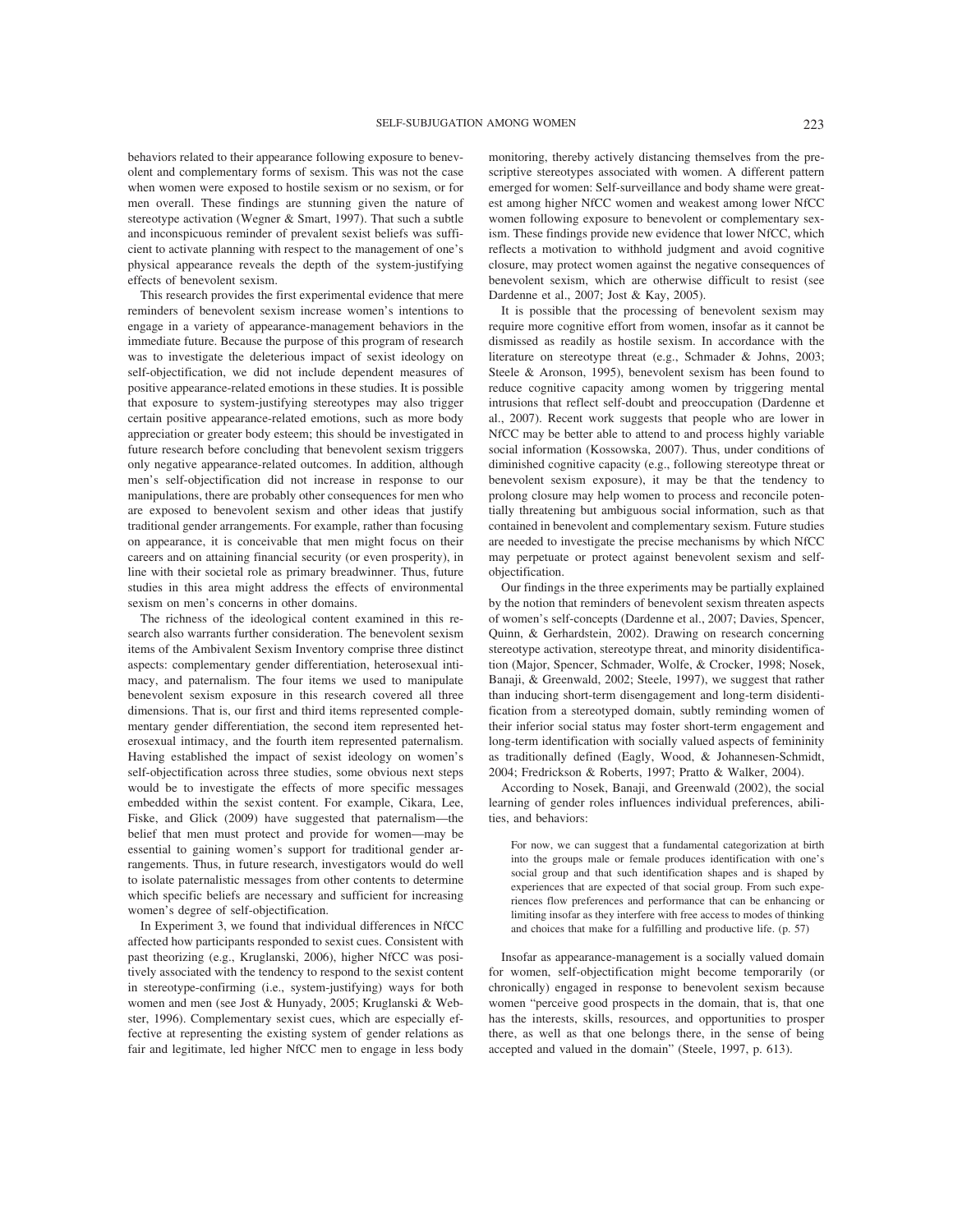The present findings are also congruent with research on social power. That is, by reminding women of their subordinate role to men, the activation of benevolent and complementary sexism may have primed women to feel more powerless and men to feel more powerful. Galinsky, Magee, Inesi, and Gruenfeld (2006) found that individuals who were primed to think about being powerless were more likely to adopt other-focused perspectives, whereas individuals who were primed to think about being powerful were more likely to adopt more egocentric perspectives. Furthermore, Van der Toorn et al. (2010) demonstrated in a series of experimental and field studies that a sense of powerlessness increases system justification tendencies. Insofar as sexist ideology communicates information about gender differences in power, greater selfobjectification among women may be due in part to women taking the male perspective and justifying the system more when feeling powerless. Lower self-objectification among men may reflect that they care even less about what other people think of them when they are feeling powerful. Thus, power would appear to be a critical variable to consider in future investigations of selfobjectification (e.g., Gruenfeld, Inesi, Magee, & Galinsky, 2008).

This program of research builds on and extends objectification theory (Calogero, Tantleff-Dunn, & Thompson, 2010; Fredrickson & Roberts, 1997; Moradi & Huang, 2008) by providing the first experimental evidence demonstrating that benevolent and complementary forms of sexism are potent environmental triggers of self-objectification among women. We take this program of research a step further by locating this work within a system justification framework. Self-objectification may be conceived of as one consequence of dominant sexist ideologies that justify and preserve the societal status quo by gaining the compliance of women, despite the fact that gender inequality inflicts significant costs upon girls and women as individuals and as a group (Jost & Banaji, 1994; Jost & Kay, 2005; Jost et al., 2004). A chronic focus on appearance could limit women from developing the skills and competencies needed to improve their social status and occupy better positions in society. Even when physical appearance is not the most highly valued attribute, investment in appearance management competes for finite psychological and physical resources that are required for academic and professional achievement and healthy social interaction; it also requires a considerable financial investment that can drain the average woman's economic resources (Tiggeman & Rothblum, 1997; Zones, 2000).

In many cases, then, self-surveillance and body shame can be thought of as consequences of "system justification" or "internalized oppression" that pressure women to assimilate to restricted social roles and societal demands that are disproportionately thrust upon women (see also Jost, 1995, 1997; Jost & Banaji, 1994; Zones, 2000). In other words, the phenomenon we have identified seems to be one in which "members of disadvantaged groups not only pretend to accept their station in life, but actually do see themselves through the dominant cultural lens" (Jost et al., 2002, p. 589; see also Allport, 1954). By subtly triggering selfobjectification and related processes, benevolent sexism seems to possess distinct ideological advantages over hostile sexism when it comes to system maintenance (see also Bem & Bem, 1970; Glick & Fiske, 2001; Jackman, 1994; Jost & Kay, 2005).

Consistent with Mary Wollstonecraft's observation over two centuries ago, we have provided new and direct evidence to suggest that self-objectification is part and parcel of a broader ideological network that maintains women's subordinated status. By incorporating theories of epistemic motivation (Kruglanksi, 2006) and system justification (Jost & Banaji, 1994), we have highlighted both the psychological mechanisms and overarching societal implications of self-objectification and its relation to sexist stereotyping in general. In conclusion, although our data may not definitively establish that self-objectification occurs as a direct consequence of the need to justify and support the system of gender inequality, it is clear from this set of findings that by increasing self-objectification, encounters with benevolent and complementary (i.e., system-justifying) forms of sexist stereotypes do indeed encourage women's active participation in their own self-subjugation.

#### **References**

- Abrams, D., Viki, G. T., Masser, B., & Bohner, G. (2003). Perceptions of stranger and acquaintance rape: The role of benevolent and hostile sexism in victim blame and rape proclivity. *Journal of Personality and Social Psychology, 84,* 111–125. doi:10.1037/0022-3514.84.1.111
- Adams, G., Garcia, D. M., Purdie-Vaughns, V., & Steele, C. M. (2006). The detrimental effects of a suggestion of sexism in an instruction situation. *Journal of Experimental Social Psychology, 42,* 602–615. doi:10.1016/j.jesp.2005.10.004
- Aiken, L. S., & West, S. G. (1991). *Multiple regression: Testing and interpreting interactions.* Thousand Oaks, CA: Sage.
- Allport, G. (1954). *The nature of prejudice.* Cambridge, MA: Addison Wesley.
- Baron, R. M., & Kenny, D. A. (1986). The moderator–mediator variable distinction in social psychological research: Conceptual, strategic, and statistical considerations. *Journal of Personality and Social Psychology, 51,* 1173–1182. doi:10.1037/0022-3514.51.6.1173
- Barreto, M., & Ellemers, N. (2005). The burden of benevolent sexism: How it contributes to the maintenance of gender inequalities. *European Journal of Social Psychology, 35,* 633–642. doi:10.1002/ejsp.270
- Bartky, S. (1990). *Femininity and domination.* New York, NY: Routledge. Bem, S. L., & Bem, D. J. (1970). Case study of a nonconscious ideology:
- Training the woman to know her place. In D. J. Bem (Ed.), *Beliefs, attitudes, and human affairs* (pp. 89–99). Belmont, CA: Brooks/Cole.
- Bem, S. L., & Lenney, E. (1976). Sex typing and the avoidance of cross-sex behavior. *Journal of Personality and Social Psychology, 33,* 48–54. doi:10.1037/h0078640
- Berger, J. (1972). *Ways of seeing.* London, England: Penguin.
- Breines, J. G., Crocker, J., & Garcia, J. A. (2008). Self-objectification and well-being in women's daily lives. *Personality and Social Psychology Bulletin, 34,* 583–598. doi:10.1177/0146167207313727
- Calogero, R. M. (2004). A test of objectification theory: Effect of the male gaze on appearance concerns in college women. *Psychology of Women Quarterly, 28,* 16–21. doi:10.1111/j.1471-6402.2004.00118.x
- Calogero, R. M. (2009). Objectification processes and disordered eating in British women and men. *Journal of Health Psychology, 14,* 394–402. doi:10.1177/1359105309102192
- Calogero, R. M. (2010). Operationalizing self-objectification: Assessment and related methodological issues. In R.Calogero, S. Tantleff-Dunn, & J.K. Thompson (Eds.), *Self-objectification in women: Causes, consequences, and counteractions* (pp. 23–49). Washington, DC: American Psychological Association.
- Calogero, R. M., Bardi, A., & Sutton, R. M. (2009). Needing values: Associations between the need for cognitive closure and people's value priorities. *Personality and Individual Differences, 46,* 154–159. doi: 10.1016/j.paid.2008.09.019
- Calogero, R. M., Davis, W. N., & Thompson, J. K. (2005). The role of self-objectification in the experience of women with eating disorders. *Sex Roles, 52,* 43–50. doi:10.1007/s11199-005-1192-9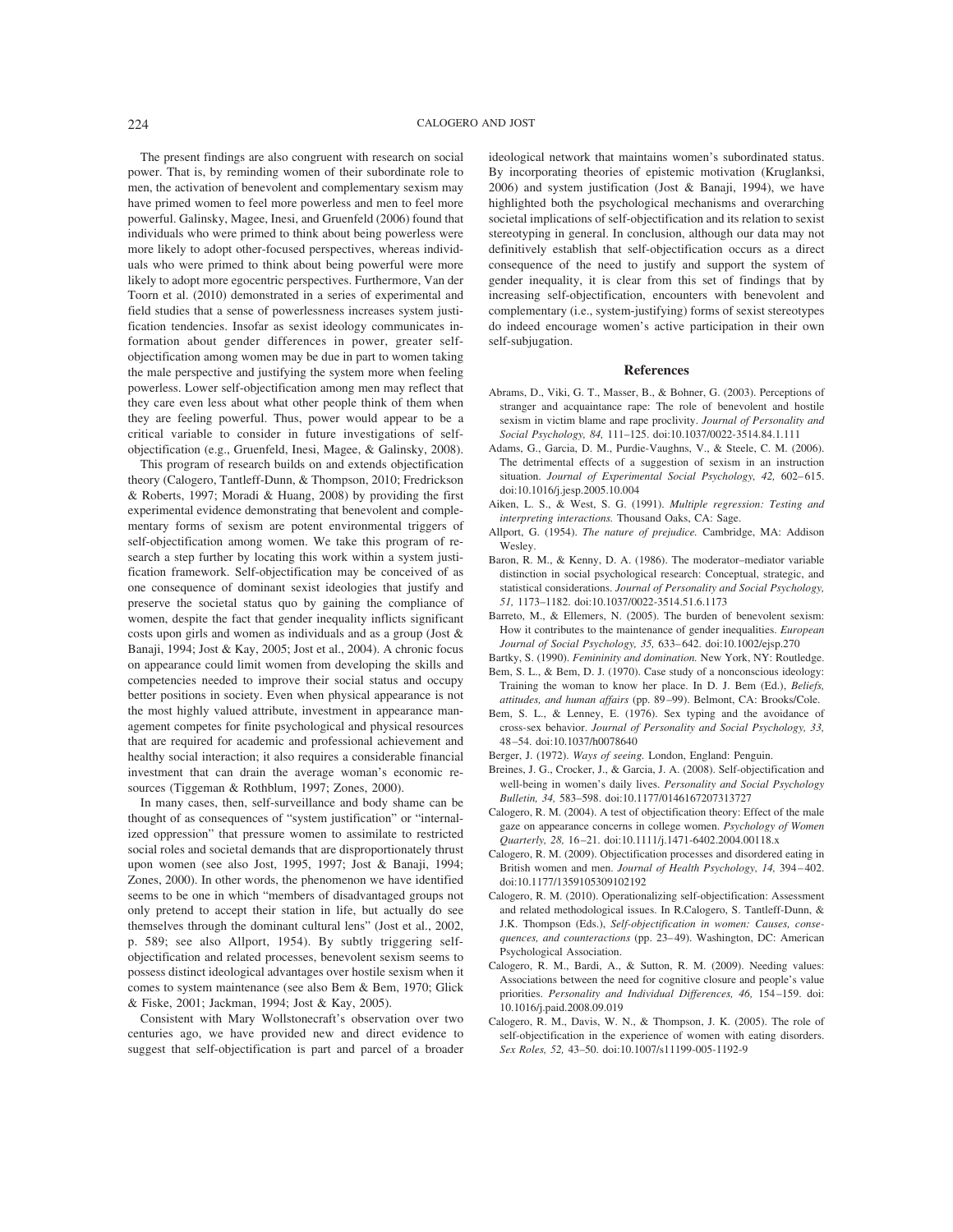- Calogero, R. M., Herbozo, S., & Thompson, J. K. (2009). Complementary weightism: The potential costs of appearance-related commentary for women's self-objectification. *Psychology of Women Quarterly, 33,* 120– 132. doi:10.1111/j.1471-6402.2008.01479.x
- Calogero, R. M., Pina, A., Park, L. E., & Rahemtulla, Z. (2010). Objectification theory predicts college women's attitudes toward cosmetic surgery. *Sex Roles, 63,* 32–41. doi:10.1007/s11199-010-9759-5
- Calogero, R. M., Tantleff-Dunn, S., & Thompson, J. K. (2010). *Selfobjectification in women: Causes, consequences, and directions for research and practice.* Washington, D. C.: American Psychological Association.
- Calogero, R. M., & Thompson, J. K. (2009). Potential implications of the objectification of women's bodies for women's sexual satisfaction. *Body Image, 6,* 145–148. doi:10.1016/j.bodyim.2009.01.001
- Calogero, R. M., & Watson, N. (2009). Self-discrepancy and chronic social self-consciousness: Unique and interactive effects of gender and realought discrepancy. *Personality and Individual Differences, 46,* 642– 647. doi:10.1016/j.paid.2009.01.008
- Cikara, M., Lee, T. L., Fiske, S. T., & Glick, P. (2009). Ambivalent sexism at home and at work: How attitudes toward women in relationships foster exclusion in the public sphere. In J. T. Jost, A. C. Kay, & H. Thorisdottir (Eds.), *Social and psychological bases of ideology and system justification* (pp. 444–462). New York, NY: Oxford University Press.
- Cooley, C. H. (1964). *On social psychology.* Chicago, IL: University of Chicago Press. (Original work published 1902)
- Dardenne, B., Dumont, M., & Bollier, T. (2007). Insidious dangers of benevolent sexism: Consequences for women's performance. *Journal of Personality and Social Psychology, 93,* 764–779. doi:10.1037/0022- 3514.93.5.764
- Davies, P. G., Spencer, S. J., Quinn, D. M., & Gerhardstein, R. (2002). Consuming images: How television commercials that elicit stereotype threat can restrain women academically and professionally. *Personality and Social Psychology Bulletin, 28,* 1615–1628. doi:10.1177/ 014616702237644
- Davis, S. (1990). Men as success objects and women as sex objects: A study of personal advertisements. *Sex Roles, 23,* 43–50. doi:10.1007/ BF00289878
- Deaux, K., & Major, B. (1987). Putting gender into context: An interactive model of gender-related behavior. *Psychological Review, 94,* 369–389. doi:10.1037/0033-295X.94.3.369
- de Beauvoir, S. (1952). *The second sex* (H. M. Parshley, Trans.). New York, NY: Vintage Books.
- De Grada, E., Kruglanski, A. W., Mannetti, L., & Pierro, A. (1999). Motivated cognition and group interaction: Need for closure affects the contents and processes of collective negotiations. *Journal of Experimental Social Psychology, 35,* 346–365. doi:10.1006/jesp.1999.1376
- Dellinger, K., & Williams, C. L. (1997). Makeup at work: Negotiating appearance rules in the workplace. *Gender & Society, 11,* 151–177. doi:10.1177/089124397011002002
- Dijksterhuis, A., van Knippenberg, A., Kruglanski, A. W., & Schaper, C. (1996). Motivated social cognition: Need for closure effects on memory and judgment. *Journal of Experimental Social Psychology, 32,* 254–270. doi:10.1006/jesp.1996.0012
- Dion, K. K., Berscheid, E., & Walster, E. (1972). What is beautiful is good. *Journal of Personality and Social Psychology, 24,* 285–290. doi: 10.1037/h0033731
- Dion, K. L., Dion, K. K., & Keelan, P. (1990). Appearance anxiety as a dimension of social-evaluative anxiety: Exploring the ugly duckling syndrome. *Contemporary Social Psychology, 14,* 220–224.
- Doherty, K. (1998). A mind of her own: Effects of need for cognitive closure and gender on reactions to nonconformity. *Sex Roles, 38,* 801– 819. doi:10.1023/A:1018825231362
- Duval, S., & Wicklund, R. A. (1972). *A theory of objective self-awareness.* New York, NY: Academic Press.
- Eagly, A. H. (1987). *Sex differences in social behavior: A social-role interpretation.* Hillsdale, NJ: Erlbaum.
- Eagly, A. H., Ashmore, R. D., Makhijani, M. G., & Longo, L. C. (1991). What is beautiful is good, but. . . A meta-analytic review of research on the physical attractiveness stereotype. *Psychological Bulletin, 110,* 109– 128. doi:10.1037/0033-2909.110.1.109
- Eagly, A. H., Mladinic, A., & Otto, S. (1991). Are women evaluated more favorably than men? An analysis of attitudes, beliefs, and emotions. *Psychology of Women Quarterly, 15,* 203–216. doi:10.1111/j.1471- 6402.1991.tb00792.x
- Eagly, A. H., & Steffen, V. J. (1984). Gender stereotypes stem from the distribution of women and men into social roles. *Journal of Personality and Social Psychology, 46,* 735–754. doi:10.1037/0022-3514.46.4.735
- Eagly, A. H., Wood, W., & Johannesen-Schmidt, M. C. (2004). Social role theory of sex differences and similarities: Implications for the partner preferences of women and men. In A. H. Eagly, A. E. Beall, & R. J. Sternberg (Eds.), *The psychology of gender* (pp. 269–295). New York, NY: Guilford Press.
- Engeln-Maddox, R. (2006). Buying a beauty standard or dreaming of a new life? Expectations associated with media ideals. *Psychology of Women Quarterly, 30,* 258–266. doi:10.1111/j.1471-6402.2006.00294.x
- Evans, P. C. (2003). 'If only I were thin like her, maybe I could be happy like her': The self-implications of associating a thin female ideal with life success. *Psychology of Women Quarterly, 27,* 209–214. doi: 10.1111/1471-6402.00100
- Fairchild, K., & Rudman, L. A. (2008). Everyday stranger harassment and women's objectification. *Social Justice Research, 21,* 338–357. doi: 10.1007/s11211-008-0073-0
- Fenigstein, A., Scheier, M. F., & Buss, A. H. (1975). Public and private self-consciousness: Assessment and theory. *Journal of Consulting and Clinical Psychology, 43,* 522–527. doi:10.1037/h0076760
- Fiske, S. T., Bersoff, D. N., Borgida, E., Deaux, K., & Heilman, M. E. (1991). Social science research on trial: Use of sex stereotyping research in Price Waterhouse v. Hopkins. *American Psychologist, 46,* 1049– 1060. doi:10.1037/0003-066X.46.10.1049
- Forbes, G. B., Collinsworth, L. L., Jobe, R. L., Braun, K. D., & Wise, L. M. (2007). Sexism, hostility toward women, and endorsement of beauty ideals and practices: Are beauty ideals associated with oppressive beliefs? *Sex Roles, 56,* 265–273. doi:10.1007/s11199-006-9161-5
- Forbes, G. B., Doroszewicz, K., Card, K., & Adams-Curtis, L. (2004). Association of the thin body ideal, ambivalent sexism, and self-esteem with body acceptance and the preferred body size of college women in Poland and the United States. *Sex Roles, 50,* 331–345. doi:10.1023/B: SERS.0000018889.14714.20
- Ford, T. E., & Kruglanski, A. W. (1995). Effects of epistemic motivations on the use of accessible constructs in social judgments. *Personality and Social Psychology Bulletin, 21,* 950–962. doi:10.1177/0146167295219009
- Franzoi, S. L. (2001). Is female body esteem shaped by benevolent sexism? *Sex Roles, 44,* 177–188. doi:10.1023/A:1010903003521
- Fredrickson, B. L., & Roberts, T. (1997). Objectification theory: Toward understanding women's lived experiences and mental health risks. *Psychology of Women Quarterly, 21,* 173–206. doi:10.1111/j.1471- 6402.1997.tb00108.x
- Fredrickson, B. L., Roberts, T. A., Noll, S. M., Quinn, D. M., & Twenge, J. M. (1998). That swimsuit becomes you: Sex differences in selfobjectification, restrained eating, and math performance. *Journal of Personality and Social Psychology, 75,* 269–284. doi:10.1037/0022- 3514.75.1.269
- Fu, J. H., Morris, M. W., Lee, S., Chao, M., Chiu, C., & Hong, Y. (2007). Epistemic motives and cultural conformity: Need for closure, culture, and context as determinants of conflict judgments. *Journal of Person-*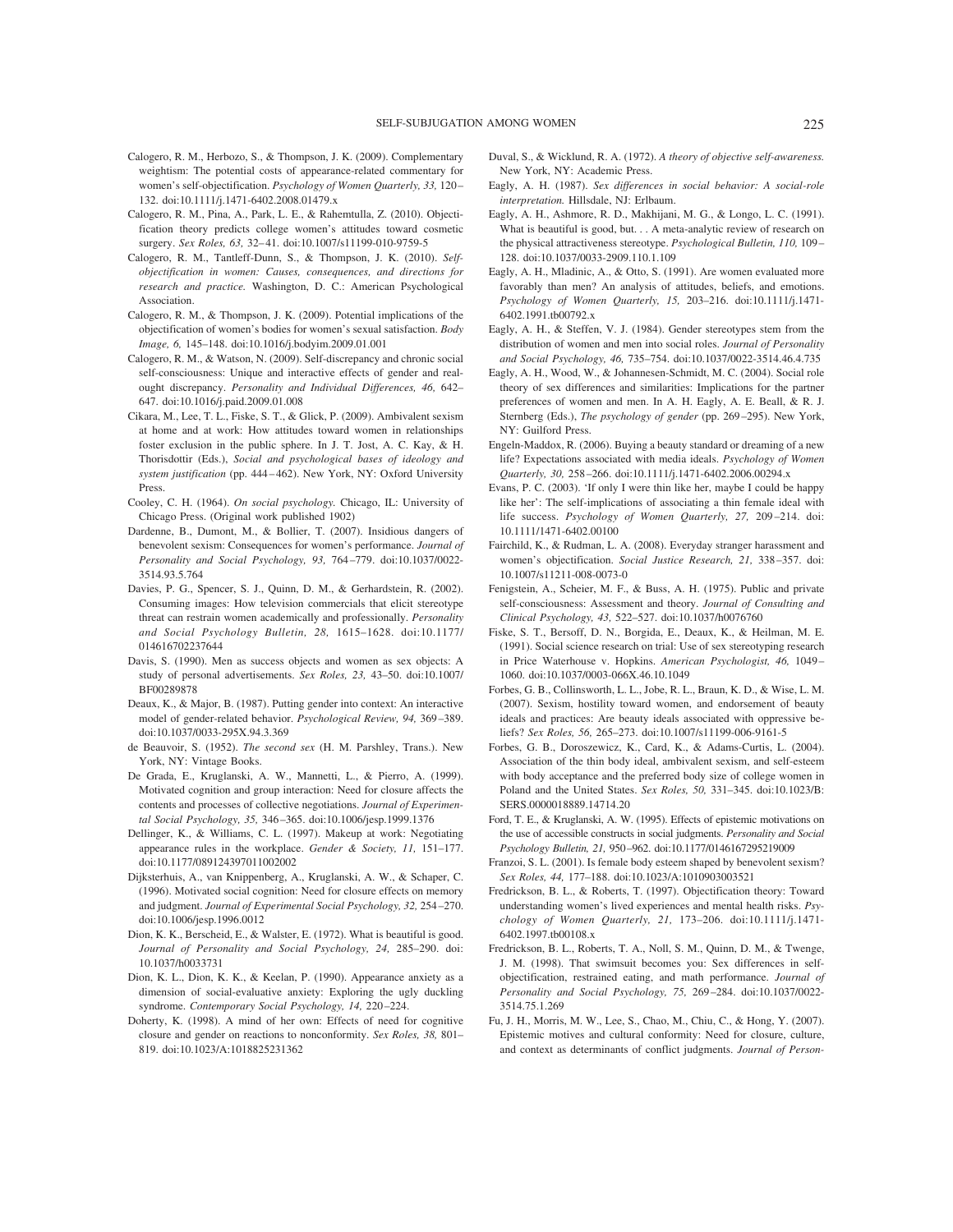*ality and Social Psychology, 92,* 191–207. doi:10.1037/0022- 3514.92.2.191

- Galinsky, A. D., Magee, J. C., Inesi, M. E., & Gruenfeld, D. H. (2006). Power and perspectives not taken. *Psychological Science, 17,* 1068– 1074. doi:10.1111/j.1467-9280.2006.01824.x
- Gapinski, K. D., Brownell, K. D., & LaFrance, M. (2003). Body objectification and "fat talk": Effects on emotion, motivation, and cognitive performance. *Sex Roles, 48,* 377–388. doi:10.1023/A:1023516209973
- Gibbons, F. X. (1990). Self-attention and behavior: A review and theoretical update. *Advances in Experimental Social Psychology, 23,* 249–303. doi:10.1016/S0065-2601(08)60321-4
- Glick, P., Diebold, J., Bailey-Werner, B., & Zhu, L. (1997). The two faces of Adam: Ambivalent sexism and polarized attitudes toward women. *Personality and Social Psychology Bulletin, 23,* 1323–1334. doi: 10.1177/01461672972312009
- Glick, P., & Fiske, S. T. (1996). The Ambivalent Sexism Inventory: Differentiating hostile and benevolent sexism. *Journal of Personality and Social Psychology, 70,* 491–512. doi:10.1037/0022-3514.70.3.491
- Glick, P., & Fiske, S. T. (2001). An ambivalent alliance: Hostile and benevolent sexism as complementary justifications for gender inequality. *American Psychologist, 56,* 109–118. doi:10.1037/0003- 066X.56.2.109
- Glick, P., Lameiras, M., Fiske, S. T., Eckes, T., Masser, B., Volpato, C., . . . Wells, R. (2004). Bad but bold: Ambivalent attitudes toward men predict gender inequality in 16 nations. *Journal of Personality and Social Psychology, 86,* 713–728. doi:10.1037/0022-3514.86.5.713
- Glick, P., Sakalli-Ugurlu, N., Ferreira, M. C., & Souza, M. A. (2002). Ambivalent sexism and attitudes toward wife abuse in Turkey and Brazil. *Psychology of Women Quarterly, 26,* 292–297. doi:10.1111/ 1471-6402.t01–1-00068
- Grabe, S., Hyde, J. S., & Lindberg, S. M. (2007). Body objectification and depression in adolescents: The role of gender, shame, and rumination. *Psychology of Women Quarterly, 31,* 164–175. doi:10.1111/j.1471- 6402.2007.00350.x
- Gruenfeld, D. H., Inesi, M. E., Magee, J. C., & Galinsky, A. D. (2008). Power and the objectification of social targets. *Journal of Personality and Social Psychology, 95,* 111–127. doi:10.1037/0022-3514.95.1.111
- Hargreaves, D. A., & Tiggemann, M. (2006). "Body image is for girls": A qualitative study of boys' body image. *Journal of Health Psychology, 11,* 567–576. doi:10.1177/1359105306065017
- Harper, B., & Tiggemann, M. (2008). The effect of thin ideal images on women's self-objectification, mood, and body image. *Sex Roles, 58,* 649–657. doi:10.1007/s11199-007-9379-x
- Higgins, E. T., Rholes, W. S., & Jones, C. R. (1977). Category accessibility and impression formation. *Journal of Experimental Social Psychology, 13,* 141–154. doi:10.1016/S0022-1031(77)80007-3
- Hill, M. S., & Fischer, A. R. (2008). Examining objectification theory: Lesbian and heterosexual women's experiences with sexual and selfobjectification. *The Counseling Psychologist, 36,* 745–776. doi:10.1177/ 0011000007301669
- Hoffman, C., & Hurst, N. (1990). Gender stereotypes: Perception or rationalization? *Journal of Personality and Social Psychology, 58,* 197– 208. doi:10.1037/0022-3514.58.2.197
- Holmbeck, G. N. (1997). Toward terminological, conceptual, and statistical clarity in the study of mediators and moderators: Examples from the child-clinical and pediatric psychology literatures. *Journal of Consulting and Clinical Psychology, 65,* 599–610. doi:10.1037/0022- 006X.65.4.599
- Jackman, M. R. (1994). *The velvet glove: Paternalism and conflict in gender, class, and race relations.* Berkeley, CA: University of California Press.
- James, W. (1981). *The principles of psychology* (Vol. 1). Cambridge, MA: Harvard University Press. (Original work published 1890)
- Jost, J. T. (1995). Negative illusions: Conceptual clarification and psycho-

logical evidence concerning false consciousness. *Political Psychology, 16,* 397–424. doi:10.2307/3791837

- Jost, J. T. (1997). An experimental replication of the depressed entitlement effect among women. *Psychology of Women Quarterly, 21,* 387–393. doi:10.1111/j.1471-6402.1997.tb00120.x
- Jost, J. T., & Banaji, M. (1994). The role stereotyping in system justification and the production of false consciousness. *British Journal of Social Psychology, 33,* 1–27.
- Jost, J. T., Banaji, M., & Nosek, B. A. (2004). A decade of system justification theory: Accumulated evidence of conscious and nonconscious bolstering of the status quo. *Political Psychology, 25,* 881–919. doi:10.1111/j.1467-9221.2004.00402.x
- Jost, J. T., Glaser, J., Kruglanski, A. W., & Sulloway, F. (2003). Political conservatism as motivated social cognition. *Psychological Bulletin, 129,* 339–375. doi:10.1037/0033-2909.129.3.339
- Jost, J. T., & Hamilton, D. L. (2005). Stereotypes in our culture. In J. Dovidio, P. Glick, & L. Rudman (Eds.), *On the nature of prejudice: Fifty years after Allport* (pp. 208–224). Oxford, England: Blackwell.
- Jost, J. T., & Hunyady, O. (2002). The psychology of system justification and the palliative function of ideology. *European Review of Social Psychology, 13,* 111–153.
- Jost, J. T., & Hunyady, O. (2005). Antecedents and consequences of system-justifying ideologies. *Current Directions in Psychological Science, 14,* 260–265. doi:10.1111/j.0963-7214.2005.00377.x
- Jost, J. T., & Kay, A. (2005). Exposure to benevolent sexism and complementary gender stereotypes: Consequences for specific and diffuse forms of system justification. *Journal of Personality and Social Psychology, 88,* 498–509. doi:10.1037/0022-3514.88.3.498
- Jost, J. T., Kruglanski, A. W., & Simon, L. (1999). Effects of epistemic motivation on conservatism, intolerance, and other system-justifying attitudes. In L. L. Thompson, J. M. Levine, & D. M. Messick (Eds.), *Shared cognition in organizations: The management of knowledge* (pp. 91–116). Mahwah, NJ: Erlbaum.
- Jost, J. T., Nosek, B. A., & Gosling, S. D. (2008). Ideology: Its resurgence in social, personality, and political psychology. *Perspectives on Psychological Science, 3,* 126–136. doi:10.1111/j.1745-6916.2008.00070.x
- Jost, J. T., Pelham, B. W., & Caravallo, M. (2002). Non-conscious forms of system-justification: Cognitive, affective, and behavioural preferences for higher status groups. *Journal of Experimental Social Psychology, 38,* 586–602. doi:10.1016/S0022-1031(02)00505-X
- Kaschak, E. (1992). *Engendered lives: A new psychology of women's experience.* New York, NY: Basic Books.
- Kay, A. C., Gaucher, D., Napier, J. L., Callan, M. J., & Laurin, K. (2008). God and the government: Testing a compensatory control mechanism for the support of external systems. *Journal of Personality and Social Psychology, 95,* 18–35. doi:10.1037/0022-3514.95.1.18
- Kay, A. C., & Jost, J. T. (2003). Complementary justice: Effects of "poor but happy" and "poor but honest" stereotype exemplars on system justification and implicit activation of the justice motive. *Journal of Personality and Social Psychology, 85,* 823–837. doi:10.1037/0022- 3514.85.5.823
- Kay, A. C., Jost, J. T., Mandisodza, A. N., Sherman, S. J., Petrocelli, J. V., & Johnson, A. L. (2007). Panglossian ideology in the service of system justification: How complementary stereotypes help us to rationalize inequality. In M. Zanna (Ed.), *Advances in experimental social psychology*. (Vol*.* 39, pp. 305–358). San Diego, CA: Elsevier.
- Kilianski, S. E., & Rudman, L. A. (1998). Wanting it both ways: Do women approve of benevolent sexism? *Sex Roles, 39,* 333–352. doi: 10.1023/A:1018814924402
- Kling, K. C., Hyde, J. S., Showers, C. J., & Buswell, B. N. (1999). Gender differences in self-esteem: A meta-analysis. *Psychological Bulletin, 125,* 470–500. doi:10.1037/0033-2909.125.4.470
- Kossowska, M. (2007). Motivation towards closure and cognitive pro-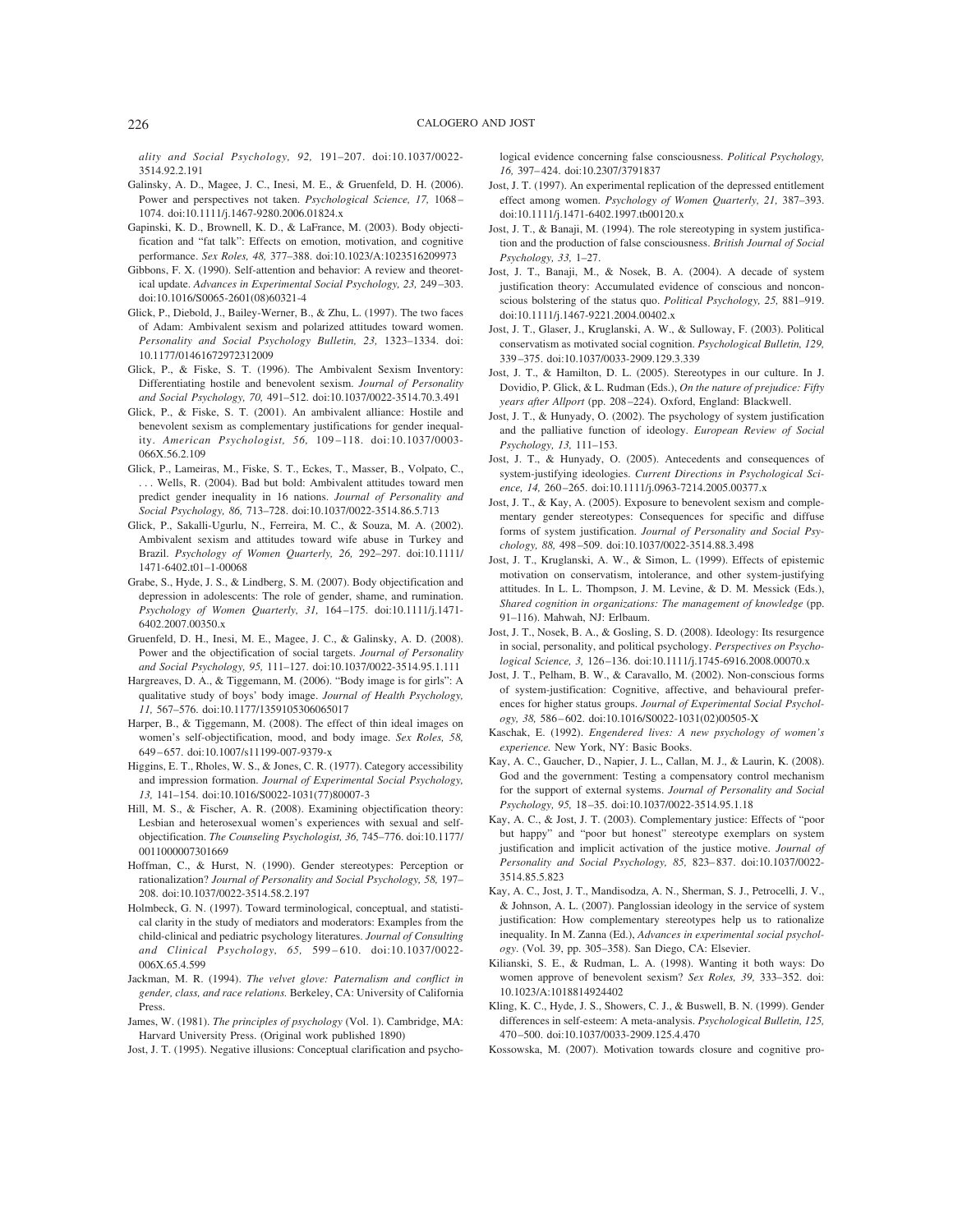cesses: An individual differences approach. *Personality and Individual Differences, 43,* 2149–2158. doi:10.1016/j.paid.2007.06.027

- Kozee, H. B., Tylka, T. L., Augustus-Horvath, C. L., & Denchik, A. (2007). Development and psychometric evaluation of the interpersonal sexual objectification scale. *Psychology of Women Quarterly, 31,* 176– 189. doi:10.1111/j.1471-6402.2007.00351.x
- Kruglanski, A. W. (1989). *Lay epistemics and human knowledge: Cognitive and motivational bases.* New York, NY: Plenum Press.
- Kruglanski, A. W. (2006). *The psychology of closed-mindedness.* New York, NY: Psychology Press.
- Kruglanski, A. W., & Webster, D. M. (1996). Motivated closing of the mind: "Seizing" and "freezing." *Psychological Review, 103,* 263–283. doi:10.1037/0033-295X.103.2.263
- Lane, J. D., & Wegner, D. M. (1995). The cognitive consequences of secrecy. *Journal of Personality and Social Psychology, 69,* 237–253. doi:10.1037/0022-3514.69.2.237
- Lau, G. P., Kay, A. C., & Spencer, S. J. (2008). Loving those who justify inequality: The effects of system threat on attraction to women who embody benevolent sexist ideals. *Psychological Science, 19,* 20–21. doi:10.1111/j.1467-9280.2008.02040.x
- Loya, B. N., Cowan, G., & Walters, C. (2006). The role of social comparison and body consciousness in women's hostility toward women. *Sex Roles, 54,* 575–583. doi:10.1007/s11199-006-9024-0
- MacKinnon, D. P., Lockwood, C. M., & Williams, J. (2004). Confidence limits for the indirect effect: Distribution of the product and resampling methods. *Multivariate Behavioral Research, 39,* 99–128. doi:10.1207/ s15327906mbr3901\_4
- Major, B., Spencer, S., Schmader, T., Wolfe, C., & Crocker, J. (1998). Coping with negative stereotypes about intellectual performance: The role of psychological disengagement. *Personality and Social Psychology Bulletin, 24,* 34–50. doi:10.1177/0146167298241003
- Mannetti, L., Pierro, A., & Kruglanski, A. W. (2007). Who regrets more after choosing a non-status-quo option? Post-decisional regret under need for cognitive closure. *Journal of Economic Psychology, 28,* 186– 196. doi:10.1016/j.joep.2005.12.004
- McCreary, D. R. (1994). The male role and avoiding femininity. *Sex Roles, 31,* 517–531. doi:10.1007/BF01544277
- McKinley, N. M., & Hyde, J. S. (1996). The Objectified Body Consciousness Scale: Development and validation. *Psychology of Women Quarterly, 20,* 181–215. doi:10.1111/j.1471-6402.1996.tb00467.x
- Mead, G. H. (1934). *Mind, self, and society from the standpoint of a social behaviorist.* Chicago, IL: University of Chicago Press.
- Mercurio, A. E., & Landry, L. J. (2008). Self-objectification and wellbeing: The impact of self-objectification on women's overall sense of self-worth and life satisfaction. *Sex Roles, 58,* 458–466. doi:10.1007/ s11199-007-9357-3
- Mishkind, M. E., Rodin, J., Silberstein, L. R., & Striegel-Moore, R. H. (1986). The embodiment of masculinity: Cultural, psychological, and behavioral dimensions. *American Behavioral Scientist, 29,* 545–562. doi:10.1177/000276486029005004
- Moradi, B., & Huang, Y.-P. (2008). Objectification theory and psychology of women: A decade of advances and future directions. *Psychology of Women Quarterly, 32,* 377–398. doi:10.1111/j.1471-6402.2008.00452.x
- Muehlenkamp, J. J., Swanson, J. D., & Brausch, A. M. (2005). Selfobjectification, risk taking, and self-harm in college women. *Psychology of Women Quarterly, 29,* 24–32. doi:10.1111/j.1471-6402.2005.00164.x
- Napier, J. L., Thorisdottir, H., & Jost, J. T. (2010). The joy of sexism? A multinational investigation of hostile and benevolent justifications for gender inequality and their relation to subjective well-being. *Sex Roles: A Journal of Research, 62,* 405–419. doi:10.1007/s11199-009-9712-7
- Noll, S. M., & Fredrickson, B. L. (1998). A mediational model linking self-objectification, body shame, and disordered eating. *Psychology of Women Quarterly, 22,* 623–636. doi:10.1111/j.1471-6402.1998 .tb00181.x
- Nosek, B. A., Banaji, M. R., & Greenwald, A. G.  $(2002)$ . Math = male,  $me = female$ , therefore math  $\neq$  me. *Journal of Personality and Social Psychology, 83,* 44–59. doi:10.1037/0022-3514.83.1.44
- Pek, J. C. X., & Leong, F. T. L. (2003). Sex-related self-concepts, cognitive styles and cultural values of traditionality-modernity as predictors of general and domain-specific sexism. *Asian Journal of Social Psychology, 6,* 31–49. doi:10.1111/1467-839X.t01–1-00008
- Pratto, F., & Walker, A. (2004). The bases of gendered power. In A. H. Eagly, A. E. Beall, & R. J. Sternberg (Eds.), *The psychology of gender* (pp. 242–268). New York, NY: Guilford Press.
- Prentice, D. A., & Carranza, E. (2002). What women and men should be, shouldn't be, are allowed to be, and don't have to be: The contents of prescriptive gender stereotypes. *Psychology of Women Quarterly, 26,* 269–281. doi:10.1111/1471-6402.t01–1-00066
- Pryor, J. B., Geidd, J. L., & Williams, K. B. (1995). A social-psychological model for predicting sexual harassment. *Journal of Social Issues, 51,* 69–84. doi:10.1111/j.1540-4560.1995.tb01309.x
- Puwar, N. (2004). Thinking about making a difference. *British Journal of Politics and International Relations, 6,* 65–80. doi:10.1111/j.1467- 856X.2004.00127.x
- Quinn, D. M., Kallen, R. W., & Cathey, C. (2006). Body on my mind: The lingering effect of state self-objectification. *Sex Roles, 55,* 869–874. doi:10.1007/s11199-006-9140-x
- Quinn, D. M., Kallen, R. W., Twenge, J. M., & Fredrickson, B. L. (2006). The disruptive effect of self-objectification on performance. *Psychology of Women Quarterly, 30,* 59–64.
- Roberts, T., & Gettman, J Y. (2004). Mere exposure: Gender differences in the negative effects of priming a state of self-objectification. *Sex Roles, 51,* 17–27.
- Roets, A., & van Heil, A. (2007). Separating ability from need: Clarifying the dimensional structure of the need for closure scale. *Personality and Social Psychology Bulletin, 33,* 266–280. doi:10.1177/0146167206294744
- Rosenberg, M. (1986). *Conceiving the self.* Malabar, FL: Krieger.
- Saroglou, V., & Dupuis, J. (2006). Being Buddhist in Western Europe: Cognitive needs, prosocial character, and values. *International Journal for the Psychology of Religion, 16,* 163–179. doi:10.1207/s15327582ijpr1603\_2
- Schmader, T., & Johns, M. (2003). Converging evidence that stereotype threat reduces working memory. *Journal of Personality and Social Psychology, 85,* 440–452. doi:10.1037/0022-3514.85.3.440
- Selig, J. P., & Preacher, K. J. (2008, June). Monte Carlo method for assessing mediation: An interactive tool for creating confidence intervals for indirect effects [Software]. Retrieved from http://www.people.ku .edu/\*preacher/medmc/medmc.htm
- Sibley, C. G., Overall, N. C., & Duckitt, J. (2007). When women become more hostilely sexist toward their gender: The system-justifying effect of benevolent sexism. *Sex Roles, 57,* 743–754. doi:10.1007/s11199-007- 9306-1
- Stapel, D. A., & Noordewier, M. K. (in press). The mental roots of system justification: System threat, need for structure, and stereotyping. *Social Cognition.*
- Steele, C. M. (1997). A threat is in the air: How stereotypes shape intellectual identity and performance. *American Psychologist, 52,* 613– 629. doi:10.1037/0003-066X.52.6.613
- Steele, C. M., & Aronson, J. (1995). Stereotype threat and the intellectual test performance of African Americans. *Journal of Personality and Social Psychology, 69,* 797–811. doi:10.1037/0022-3514.69.5.797
- Steer, A., & Tiggemann, M. (2008). The role of self-objectification in women's sexual functioning. *Journal of Social and Clinical Psychology, 27,* 205–225. doi:10.1521/jscp.2008.27.3.205
- Swim, J. K., Hyers, L. L., Cohen, L. L., & Ferguson, M. J. (2001). Everyday sexism: Evidence for its incidence, nature, and psychological impact from three daily diary studies. *Journal of Social Issues, 57,* 31–53. doi:10.1111/0022-4537.00200
- Tiggemann, M., & Boundy, M. (2008). Effect of environment and appear-